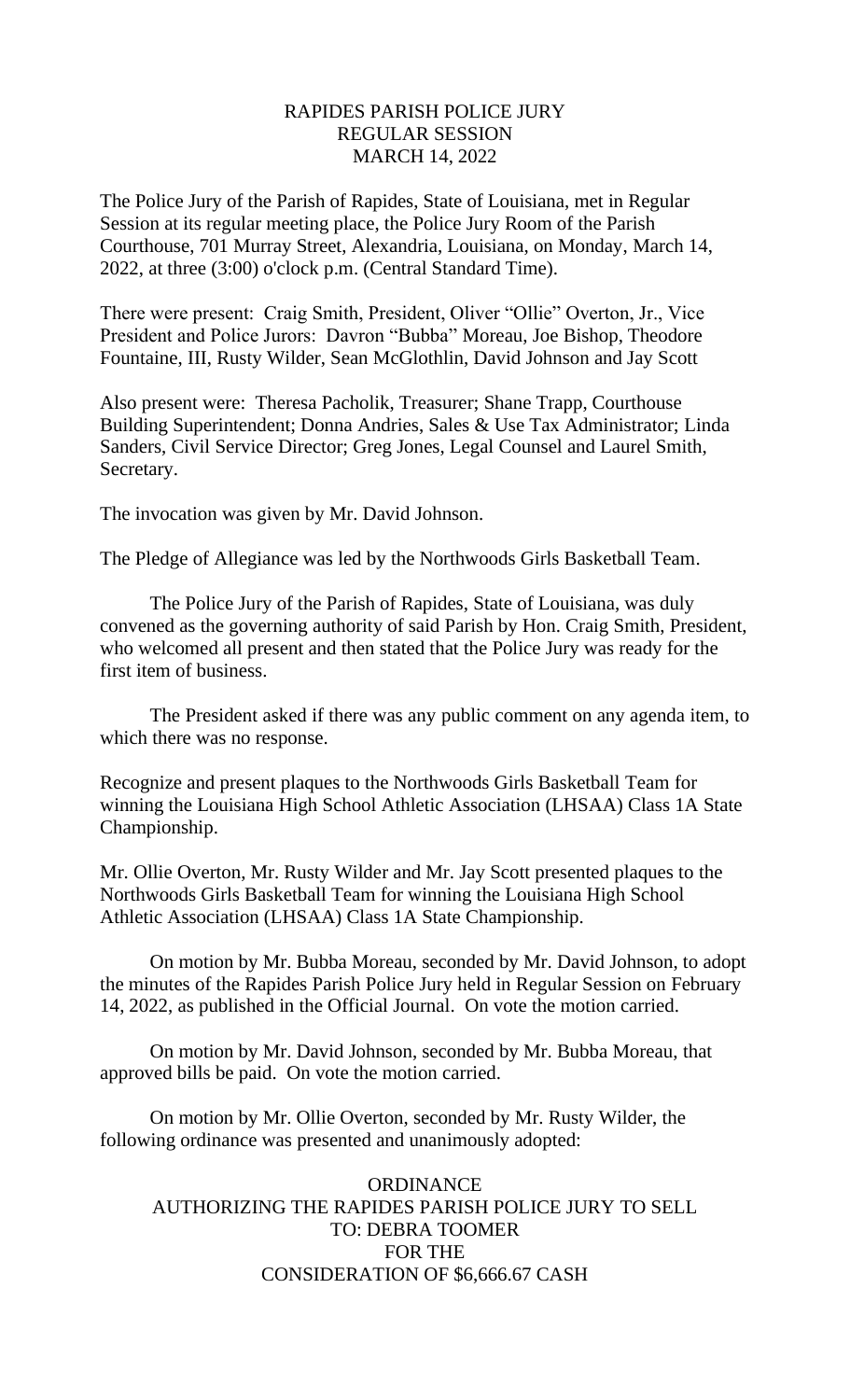**WHEREAS,** the City of Alexandria and/or the City of Pineville and/or Parish of Rapides owns property described as

A certain piece, parcel or tract of land together with all buildings and Improvements thereon situated and all rights, way and privileges thereon appertaining, being, lying and situated in Rapides Parish, Louisiana, and being .847 Acres, being part of S. L. Conerly Tract fronting 102.59' on Rapides Avenue and Adjacent to Idalie Place Subdivision, City of Alexandria, records of Rapides Parish, Louisiana.

Municipal Address of the Property: 1922 Rapides Avenue, Alexandria, LA

said property having been adjudicated to either of aforementioned Cities and/or the Parish for unpaid property taxes; and

**WHEREAS**, a request has been received from Debra Toomer, to purchase said property for the consideration of \$6,666.67 (Six Thousand Six Hundred Sixty-Six dollars and Sixty-Seven cents) cash, at the time of sale, said consideration representing the total of the statutory impositions, governmental liens, and costs of sale or two-thirds (2/3) of the appraised value of the property; and,

**WHEREAS,** this Jury is of the opinion that it would be in the public interest to convey the above-mentioned property to Debra Toomer, 1910 Rapides Avenue, Alexandria, LA 71301, for the offered consideration.

**NOW, THEREFORE, BE IT ORDAINED** by the Rapides Parish Police Jury that:

Section 1. A certain piece, parcel or tract of land together with all buildings and Improvements thereon situated and all rights, way and privileges thereon appertaining, being, lying and situated in Rapides Parish, Louisiana, and being .847 Acres, being part of S. L. Conerly Tract fronting 102.59' on Rapides Avenue and Adjacent to Idalie Place Subdivision, City of Alexandria, records of Rapides Parish, Louisiana.

Municipal Address of the Property: 1922 Rapides Avenue, Alexandria, LA

Rapides Parish, Louisiana, should be re-entered into the stream of commerce thereby serving the public interest.

Section 2. The acquiring person shall certify, in writing, to the Purchasing Department that he/she or his/her agent has searched for all names and last known addresses of all owners, mortgages, and any other person(s) who may have a vested or contingent interest in the property, or who have filed a request for notice as indicated in those records and has so examined:

- the mortgage and conveyance records of Rapides Parish,
- the current telephone book,
- any other examination resources, including Internet search engines, if any, the records of the Louisiana Secretary of State and the Secretary of States set forth by the names of identified entities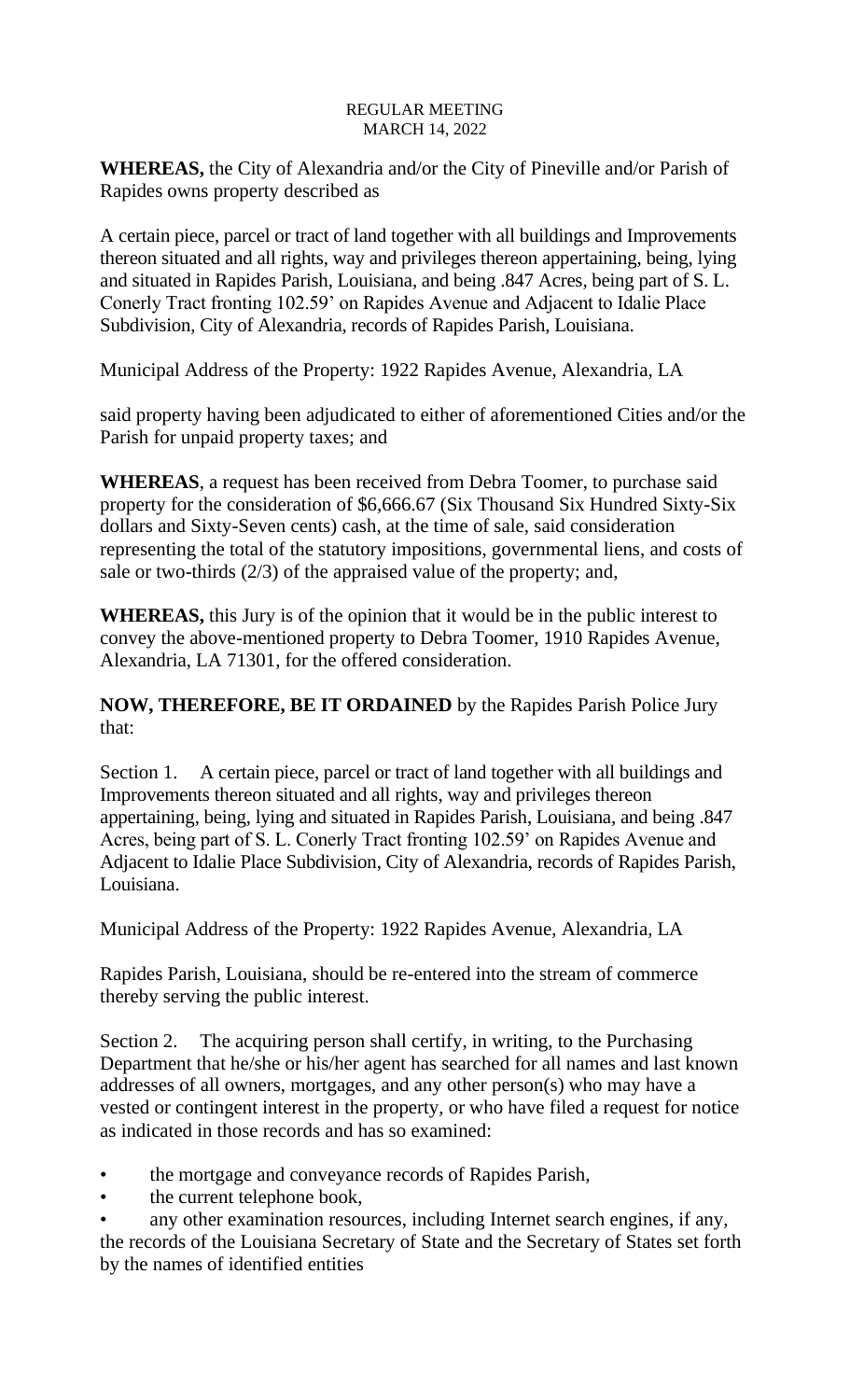Section 3. The acquiring person shall submit the required notifications (R.S. 47:2206 A and B) to the Civil Sheriff for his/her signature, and then notify those persons identified via regular mail, certified mail\*, publication and/or service of process. \*Copies of the "green and white receipts" should be maintained by the purchaser as indicia of compliance with the notice requirements;

Section 4. The acquiring person shall send a written notice notifying any tax sale party whose interest the successful bidder or donee intends to be terminated that the party has until the later of the following to redeem the property or otherwise challenge in a court of competent jurisdiction the potential sale or donation:

(a) Sixty days from the date of the notice provided in this Subsection, if five years have elapsed from the filing of the tax sale certificate (formerly "process verbal"), or six months after the date of the notice provided for in this Subsection, if five years have not elapsed since the filing of the tax sale certificate (formerly "process verbal");

(b) The filing of the sale or donation transferring the property.

(c) The written notice required by this Section shall be that which is included in R.S. 47:2206 A. (2).

Section 5. The acquiring person shall cause to be published in the official journal of this parish (currently the Town Talk) a notice that any tax sale party whose interest the successful bidder or donee intends to be terminated has, to redeem the property, until the later of:

(a) Sixty days, for property on which a tax sale certificate (formerly "process verbal") was filed over five years previous of the first publication, or six months if the tax sale certificate (formerly "process verbal") was filed less than five years before the first publication of the notice provided for in this Subsection.

(b) The filing of the sale or donation transferring the property.

(c) The publication required by this Section shall be that which is included in R.S. 47:2206 B. (2).

Section 6. The acquiring person may file with the recorder of mortgages a copy of one of the notices that was sent to the tax debtor or the current owner. A transfer, mortgage, lien, privilege, or other encumbrance filed after the filing of the notice shall not affect the property. The recorder of mortgages or recorder of conveyances shall cancel, erase, terminate, or release the acts upon the request of the acquiring person.

Section 7. At any time after the expiration of the sixty-day or six-month periods, as applicable, set forth in R.S. 47:2206 (A) and (B), the acquiring person, or his/her successors and assigns, may send to this body a written notice requesting that the sale/donation to him/her be authenticated. The President of the Jury shall authenticate the sale or donation within ten days from the date of the request or as soon thereafter as practical. However, the President shall not execute the act of cash sale or act of donation until the District Attorney's office has certified in writing to the President, that purchaser or donee has complied with the mandates of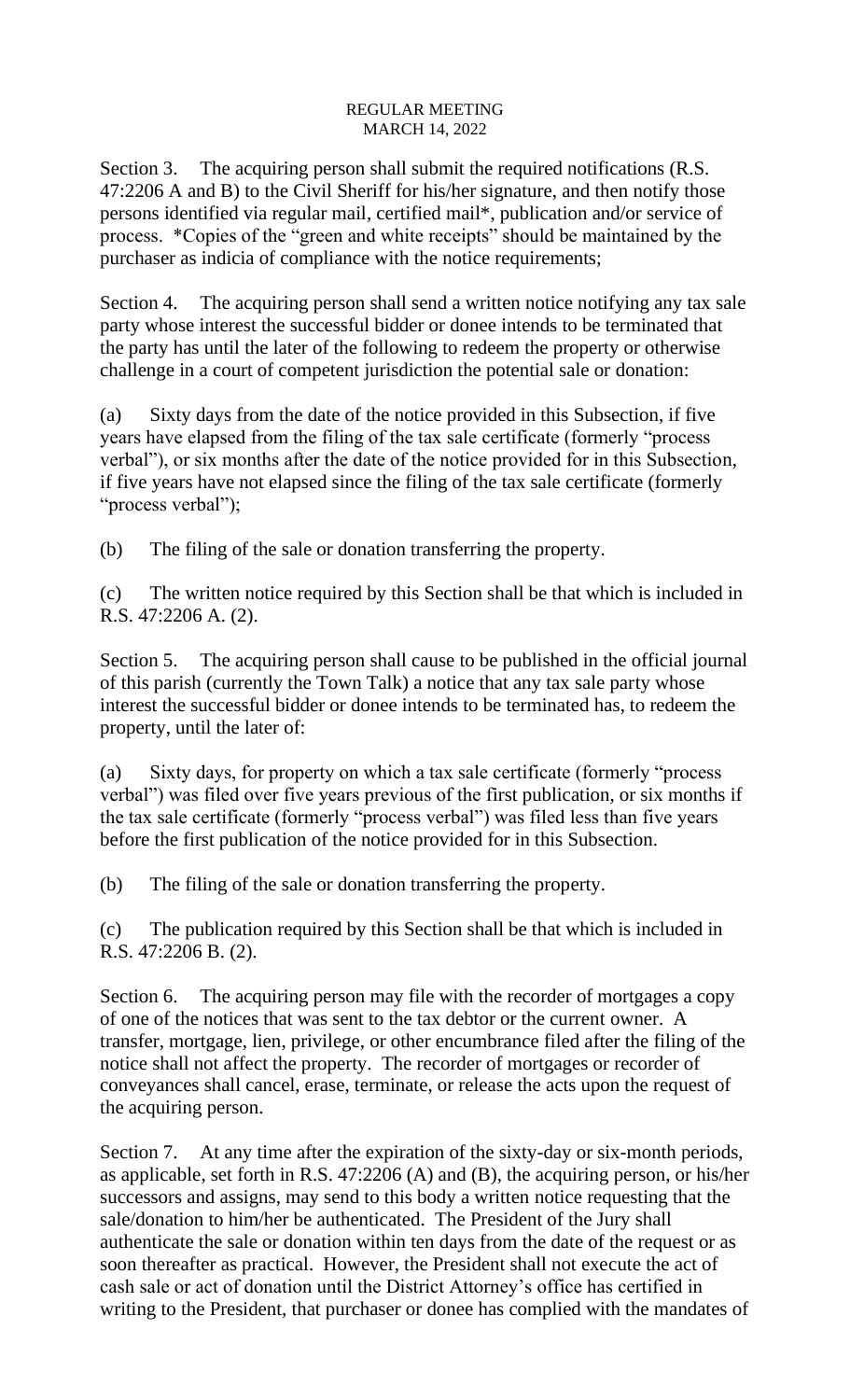this Ordinance. The sale price shall be paid by cashier's check or money order at the time of the sale.

NOTE: The initial application fee of \$75.00 and any other costs incurred by the purchaser shall not be applied to the purchase price and shall not be refundable if the purchaser elects not to complete the process.

NOTE: The City of Alexandria and/or the City of Pineville and/or the Parish of Rapides shall reserve all oil, gas and other mineral rights in and to the property to be conveyed, but shall convey the surface rights of the said property.

Section 8. The acquiring person shall be responsible for filing the sale or donation and payment of all filing fees.

Section 9. The only warranty owed by the political subdivision or the municipalities shall be a warranty against eviction resulting from a prior alienation by the political subdivision or the municipality.

(a) All sales and donations shall be without warranty, either expressed or implied, even as to return or reduction of the purchase price, including without limitation the warranty against redhibitory defects or vices and the warranty that the thing sole is reasonable fit for its ordinary purpose or the acquiring person's intended or particular purpose.

(b) These waivers or exclusions of warranties shall be self-operative regardless of whether the waivers or exclusions are contained in the act of sale or donation, and regardless of whether they are clear and unambiguous, and regardless of whether they are brought to the attention of the acquiring person. This provision supersedes the requirements of any other law.

(c) The writing constituting the sale shall be in the form as provided in R.S. 47:2207 B. and the writing constituting the donation shall be that which is included in R.S. 47:2207 C.

Section 10. The provisions of R.S. 41:1338 shall not apply to the property being sold or donated in accordance with this Ordinance.

Section 11. A certified copy of the sale or donation shall be prima facie evidence of the regularity of all matters dealing with the sale or donation and the validity of the sale or donation.

Section 12. Contemporaneously with or subsequent to the filing of the sale or donation of adjudicated property, the acquiring person, his/her successors, or assigns, may file with the recorder of mortgages an affidavit indicating how the tax sale parties whose interest the acquiring person, his/her successors, or assigns, intends to be terminated were identified, how the address of each tax sale party was obtained, how the written notice was sent, the results of sending the written notice, and the dates of publication.

(a) The affidavit may also contain a statement of the interest to which the purchaser or donee takes subject. The recorder of mortgages shall index the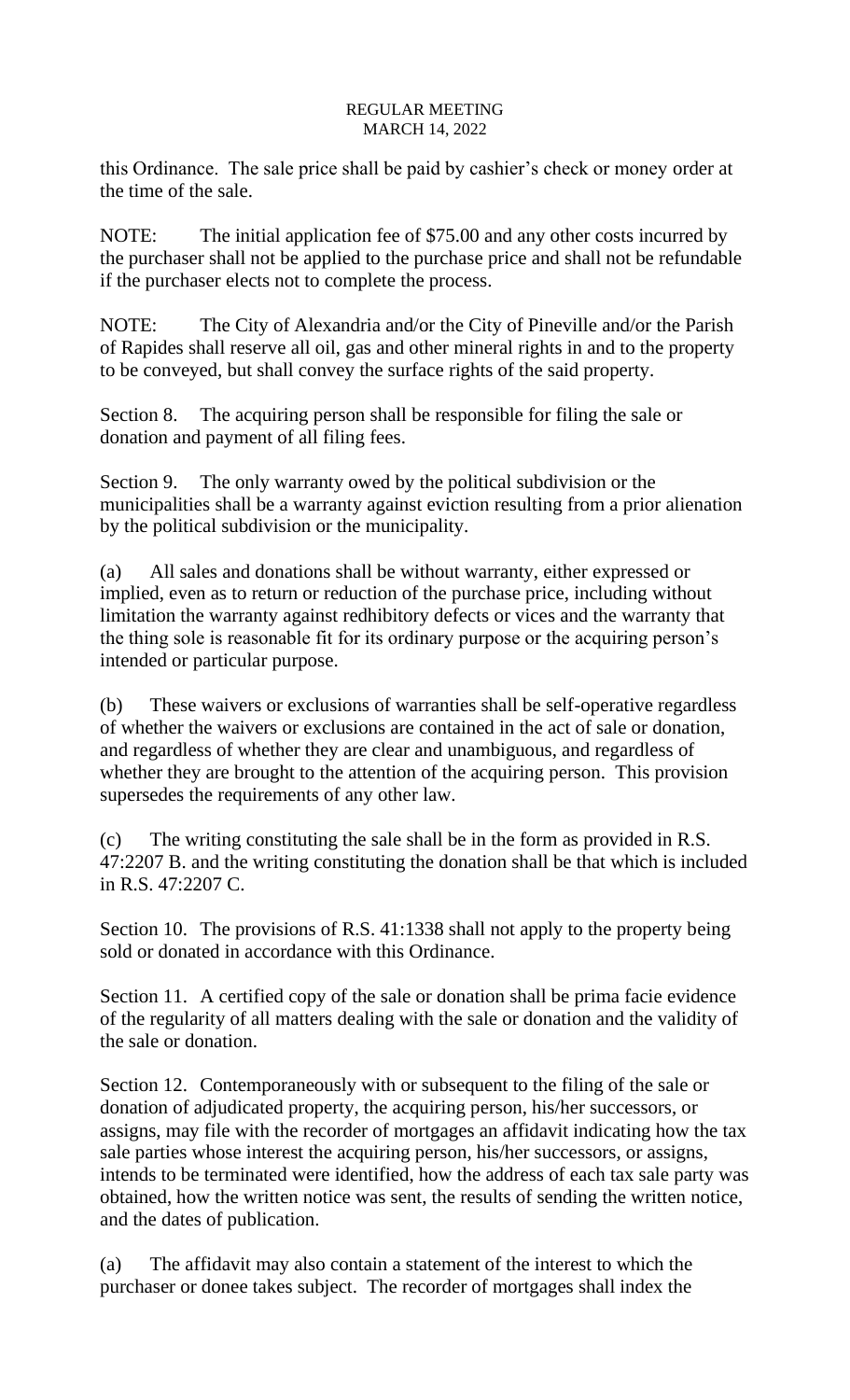affidavit only under the names of the owner filing the affidavit and the tax debtor, as mortgagors.

(b) The affidavit described herein shall be sufficient if it follows the form articulated in R.S. 47:2208.

(c) With respect to a sale, the filing of the affidavit provided herein shall operate as a cancellation, termination, release, or erasure of record of all statutory impositions of all political subdivisions then due and owing, of all governmental liens, and of all interests, liens, mortgages, privileges, and other encumbrances recorded against the property sold and listed in the affidavit.

(d) With respect to a donation, the filing of the affidavit provided herein shall operate as a cancellation, termination, release, or erasure of record of all statutory impositions of all political subdivisions then due and owing, of all governmental liens, and of all interests, liens, mortgages, privileges, and other encumbrances recorded against the property sold and listed in the affidavit.

(e) Upon filing of the affidavit, the recorder of mortgages or the recorder of conveyances shall treat as canceled, terminated, released, or erased, all those liens, privileges, mortgages or other encumbrances canceled, terminated, released or erased under subsections (c) or (d) of this Section, only insofar as they affect the property.

(f) The owner filing the affidavit shall be liable to and indemnify the recorder of mortgages, the recorder of conveyances, and any other person relying on the cancellation, termination, release, or erasure by affidavit for any dames that they may suffer as a consequence of such reliance if the recorded affidavit contains materially false or incorrect statements that cause the recorder to incorrectly cancel, terminate, release, or erase any interest listed in the affidavit. The recorder of mortgages and the recorder of conveyances shall not be liable for any damages resulting to any person or entity as a consequence of the cancellation, termination, release or erasure of any interest in compliance with this Section.

THUS PASSED, APPROVED AND ADOPTED on this 14<sup>th</sup> day of March 2022.

On motion by Mr. Ollie Overton, seconded by Mr. Bubba Moreau, the following ordinance was presented and unanimously adopted:

# **ORDINANCE** AUTHORIZING THE RAPIDES PARISH POLICE JURY TO SELL TO: Audrey Collins FOR THE CONSIDERATION OF \$2,333.33 CASH

**WHEREAS,** the City of Alexandria and/or the City of Pineville and/or Parish of Rapides owns property described as

A certain piece, parcel or tract of land together with all buildings and Improvements thereon situated and all rights, way and privileges thereon appertaining, being, lying and situated in Rapides Parish, Louisiana, and being Lots 19, 20, 21, 22, and 36A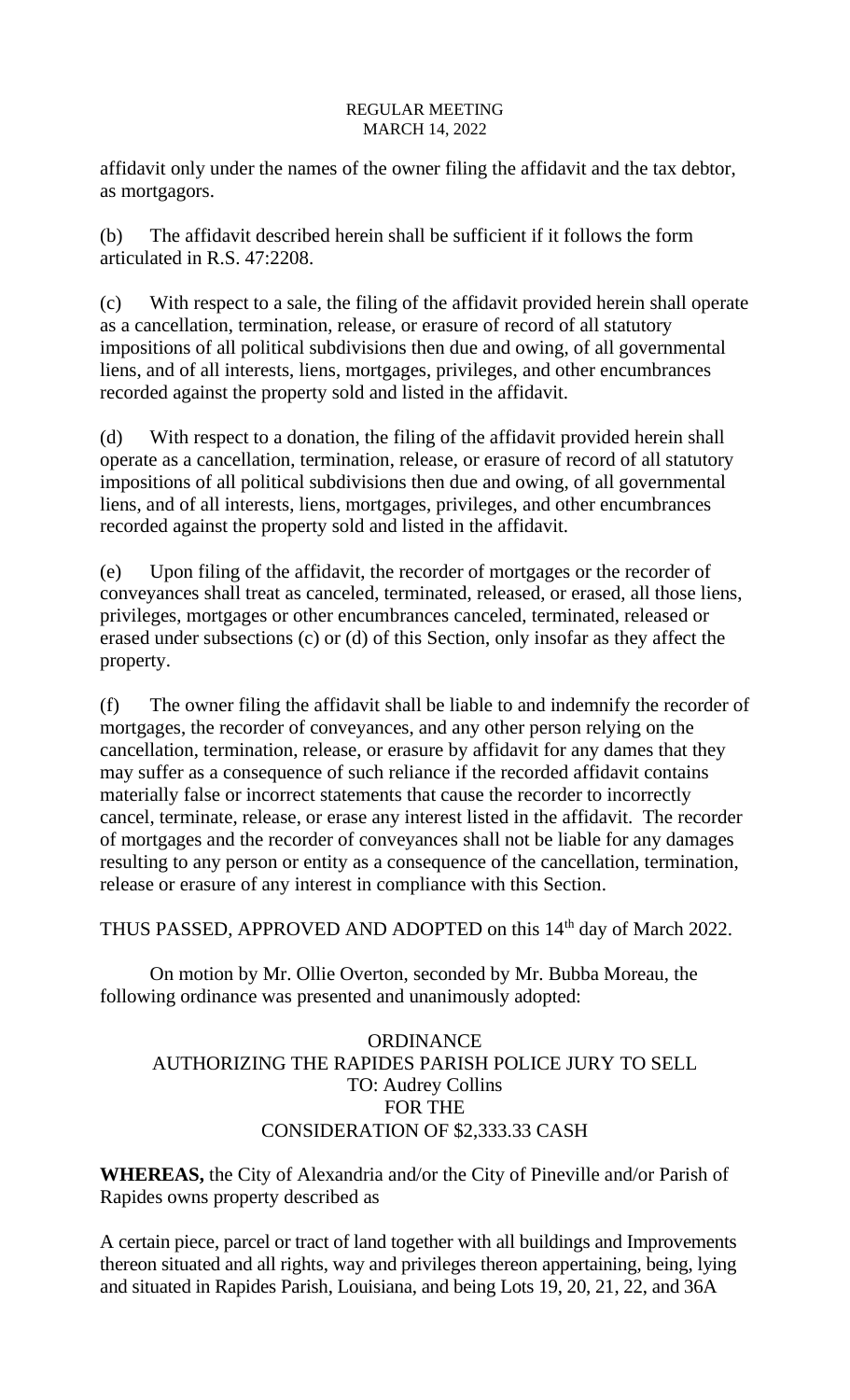(Nineteen, Twenty, Twenty-One, Twenty-Two and Thirty-Six A) of Jacqueline Subdivision, the City of Alexandria, records of Rapides Parish, Louisiana.

Municipal Address of the Property: 3323 Raymo Drive, Alexandria, LA

said property having been adjudicated to either of aforementioned Cities and/or the Parish for unpaid property taxes; and

**WHEREAS**, a request has been received from Audrey Collins, to purchase said property for the consideration of \$2,333.33 (Two Thousand Three Hundred Thirty-Three Dollars and Thirty-Three Cents) cash, at the time of sale, said consideration representing the total of the statutory impositions, governmental liens, and costs of sale or two-thirds (2/3) of the appraised value of the property; and,

**WHEREAS,** this Jury is of the opinion that it would be in the public interest to convey the above-mentioned property to Audrey Collins, 155 Roland Lane, Opelousas, LA 70570, for the offered consideration.

**NOW, THEREFORE, BE IT ORDAINED** by the Rapides Parish Police Jury that:

Section 1. A certain piece, parcel or tract of land together with all buildings and Improvements thereon situated and all rights, way and privileges thereon appertaining, being, lying and situated in Rapides Parish, Louisiana, and being Lots 19, 20, 21, 22, and 36A (Nineteen, Twenty, Twenty-One, Twenty-Two and Thirty-Six A) of Jacqueline Subdivision, the City of Alexandria, records of Rapides Parish, Louisiana.

Municipal Address of the Property: 3323 Raymo Drive, Alexandria, LA

Rapides Parish, Louisiana, should be re-entered into the stream of commerce thereby serving the public interest.

Section 2. The acquiring person shall certify, in writing, to the Purchasing Department that he/she or his/her agent has searched for all names and last known addresses of all owners, mortgages, and any other person(s) who may have a vested or contingent interest in the property, or who have filed a request for notice as indicated in those records and has so examined:

- the mortgage and conveyance records of Rapides Parish,
- the current telephone book,

any other examination resources, including Internet search engines, if any, the records of the Louisiana Secretary of State and the Secretary of States set forth by the names of identified entities

Section 3. The acquiring person shall submit the required notifications (R.S. 47:2206 A and B) to the Civil Sheriff for his/her signature, and then notify those persons identified via regular mail, certified mail\*, publication and/or service of process. \*Copies of the "green and white receipts" should be maintained by the purchaser as indicia of compliance with the notice requirements;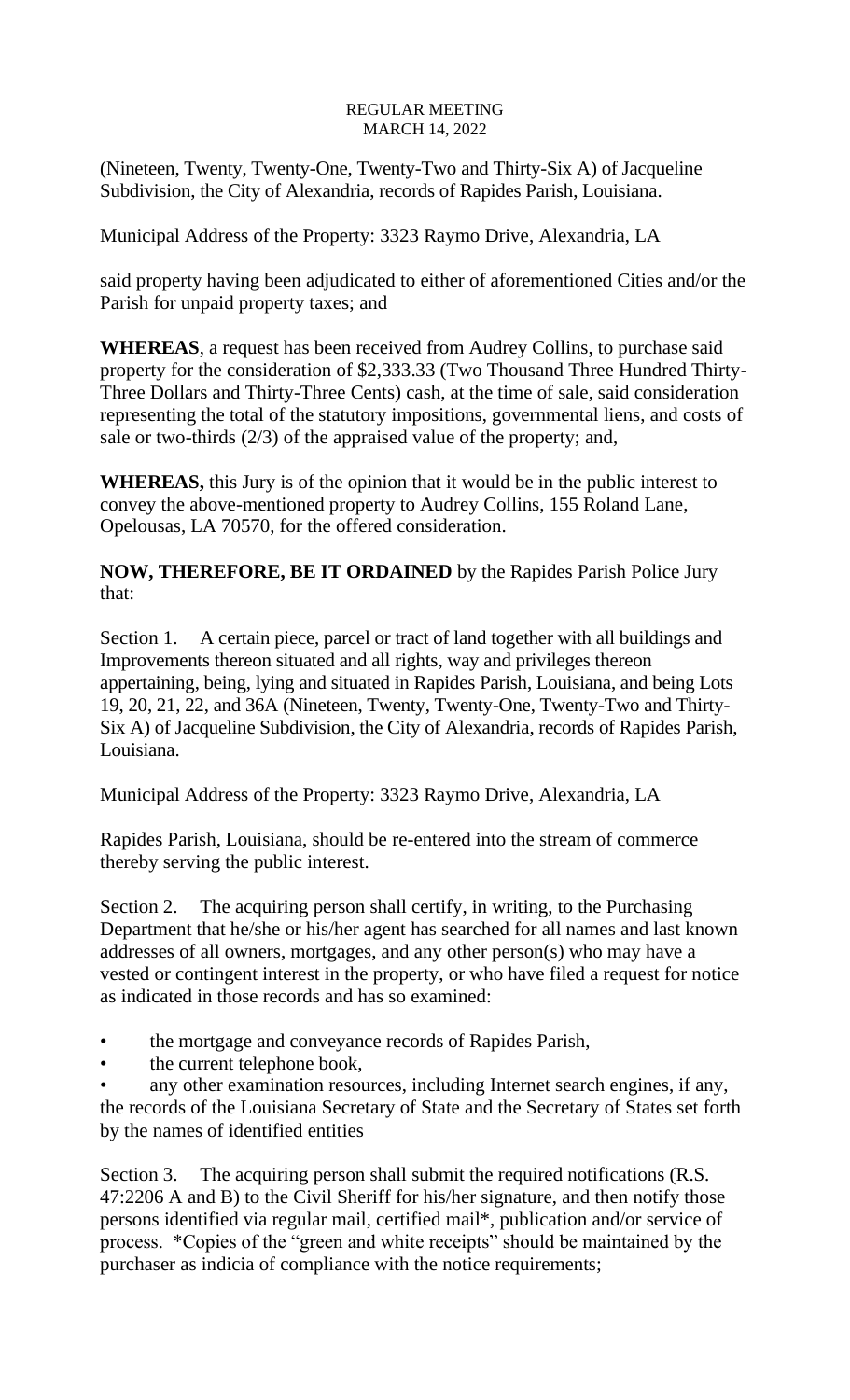Section 4. The acquiring person shall send a written notice notifying any tax sale party whose interest the successful bidder or donee intends to be terminated that the party has until the later of the following to redeem the property or otherwise challenge in a court of competent jurisdiction the potential sale or donation:

(a) Sixty days from the date of the notice provided in this Subsection, if five years have elapsed from the filing of the tax sale certificate (formerly "process verbal"), or six months after the date of the notice provided for in this Subsection, if five years have not elapsed since the filing of the tax sale certificate (formerly "process verbal");

(b) The filing of the sale or donation transferring the property.

(c) The written notice required by this Section shall be that which is included in R.S. 47:2206 A. (2).

Section 5. The acquiring person shall cause to be published in the official journal of this parish (currently the Town Talk) a notice that any tax sale party whose interest the successful bidder or donee intends to be terminated has, to redeem the property, until the later of:

(a) Sixty days, for property on which a tax sale certificate (formerly "process verbal") was filed over five years previous of the first publication, or six months if the tax sale certificate (formerly "process verbal") was filed less than five years before the first publication of the notice provided for in this Subsection.

(b) The filing of the sale or donation transferring the property.

(c) The publication required by this Section shall be that which is included in R.S. 47:2206 B. (2).

Section 6. The acquiring person may file with the recorder of mortgages a copy of one of the notices that was sent to the tax debtor or the current owner. A transfer, mortgage, lien, privilege, or other encumbrance filed after the filing of the notice shall not affect the property. The recorder of mortgages or recorder of conveyances shall cancel, erase, terminate, or release the acts upon the request of the acquiring person.

Section 7. At any time after the expiration of the sixty-day or six-month periods, as applicable, set forth in R.S. 47:2206 (A) and (B), the acquiring person, or his/her successors and assigns, may send to this body a written notice requesting that the sale/donation to him/her be authenticated. The President of the Jury shall authenticate the sale or donation within ten days from the date of the request or as soon thereafter as practical. However, the President shall not execute the act of cash sale or act of donation until the District Attorney's office has certified in writing to the President, that purchaser or donee has complied with the mandates of this Ordinance. The sale price shall be paid by cashier's check or money order at the time of the sale.

NOTE: The initial application fee of \$75.00 and any other costs incurred by the purchaser shall not be applied to the purchase price and shall not be refundable if the purchaser elects not to complete the process.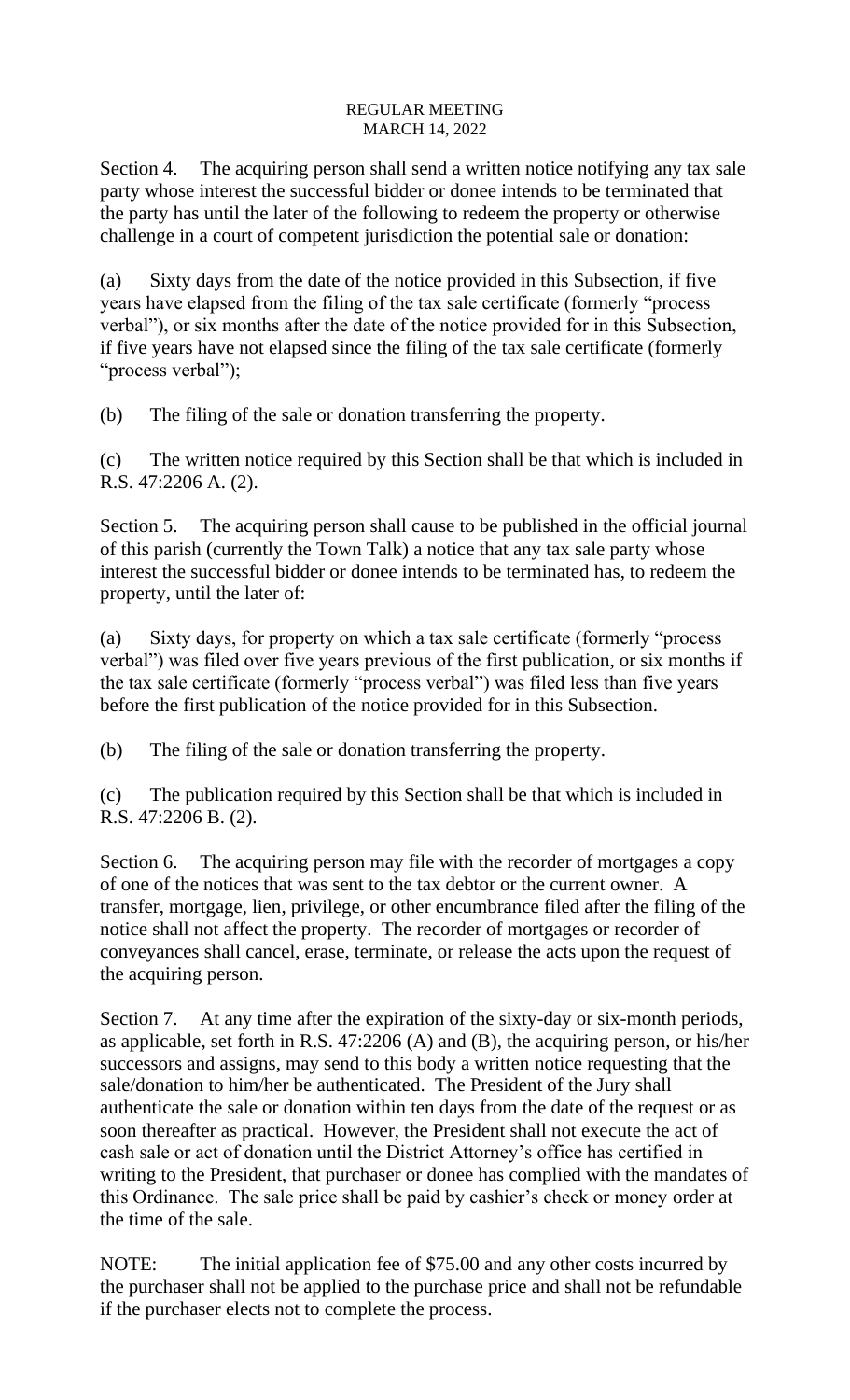NOTE: The City of Alexandria and/or the City of Pineville and/or the Parish of Rapides shall reserve all oil, gas and other mineral rights in and to the property to be conveyed but shall convey the surface rights of the said property.

Section 8. The acquiring person shall be responsible for filing the sale or donation and payment of all filing fees.

Section 9. The only warranty owed by the political subdivision or the municipalities shall be a warranty against eviction resulting from a prior alienation by the political subdivision or the municipality.

(a) All sales and donations shall be without warranty, either expressed or implied, even as to return or reduction of the purchase price, including without limitation the warranty against redhibitory defects or vices and the warranty that the thing sole is reasonable fit for its ordinary purpose or the acquiring person's intended or particular purpose.

(b) These waivers or exclusions of warranties shall be self-operative regardless of whether the waivers or exclusions are contained in the act of sale or donation, and regardless of whether they are clear and unambiguous, and regardless of whether they are brought to the attention of the acquiring person. This provision supersedes the requirements of any other law.

(c) The writing constituting the sale shall be in the form as provided in R.S. 47:2207 B. and the writing constituting the donation shall be that which is included in R.S. 47:2207 C.

Section 10. The provisions of R.S. 41:1338 shall not apply to the property being sold or donated in accordance with this Ordinance.

Section 11. A certified copy of the sale or donation shall be prima facie evidence of the regularity of all matters dealing with the sale or donation and the validity of the sale or donation.

Section 12. Contemporaneously with or subsequent to the filing of the sale or donation of adjudicated property, the acquiring person, his/her successors, or assigns, may file with the recorder of mortgages an affidavit indicating how the tax sale parties whose interest the acquiring person, his/her successors, or assigns, intends to be terminated were identified, how the address of each tax sale party was obtained, how the written notice was sent, the results of sending the written notice, and the dates of publication.

(a) The affidavit may also contain a statement of the interest to which the purchaser or donee takes subject. The recorder of mortgages shall index the affidavit only under the names of the owner filing the affidavit and the tax debtor, as mortgagors.

(b) The affidavit described herein shall be sufficient if it follows the form articulated in R.S. 47:2208.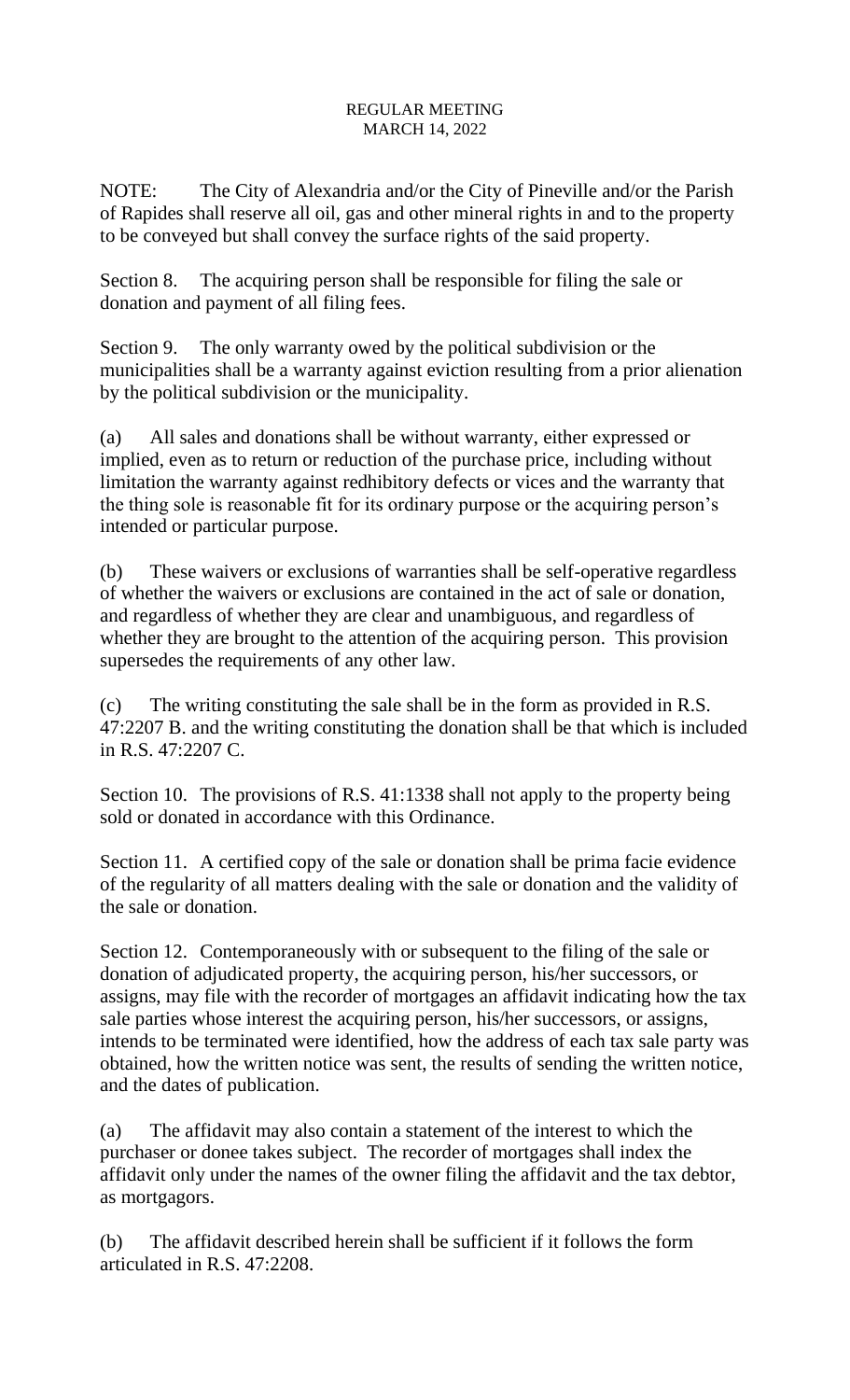(c) With respect to a sale, the filing of the affidavit provided herein shall operate as a cancellation, termination, release, or erasure of record of all statutory impositions of all political subdivisions then due and owing, of all governmental liens, and of all interests, liens, mortgages, privileges, and other encumbrances recorded against the property sold and listed in the affidavit.

(d) With respect to a donation, the filing of the affidavit provided herein shall operate as a cancellation, termination, release, or erasure of record of all statutory impositions of all political subdivisions then due and owing, of all governmental liens, and of all interests, liens, mortgages, privileges, and other encumbrances recorded against the property sold and listed in the affidavit.

(e) Upon filing of the affidavit, the recorder of mortgages or the recorder of conveyances shall treat as canceled, terminated, released, or erased, all those liens, privileges, mortgages or other encumbrances canceled, terminated, released or erased under subsections (c) or (d) of this Section, only insofar as they affect the property.

(f) The owner filing the affidavit shall be liable to and indemnify the recorder of mortgages, the recorder of conveyances, and any other person relying on the cancellation, termination, release, or erasure by affidavit for any dames that they may suffer as a consequence of such reliance if the recorded affidavit contains materially false or incorrect statements that cause the recorder to incorrectly cancel, terminate, release, or erase any interest listed in the affidavit. The recorder of mortgages and the recorder of conveyances shall not be liable for any damages resulting to any person or entity as a consequence of the cancellation, termination, release or erasure of any interest in compliance with this Section.

THUS PASSED, APPROVED AND ADOPTED on this 14<sup>th</sup> day of March 2022.

On motion by Mr. Jay Scott, seconded by Mr. David Johnson, the following ordinance was presented and unanimously adopted:

# ORDINANCE AUTHORIZING THE RAPIDES PARISH POLICE JURY TO SELL TO: KELLY COLLINS FOR THE CONSIDERATION OF \$2,614.66 CASH

**WHEREAS,** the City of Alexandria and/or the City of Pineville and/or Parish of Rapides owns property described as

A certain piece, parcel or tract of land together with all buildings and Improvements thereon situated and all rights, way and privileges thereon appertaining, being, lying and situated in Rapides Parish, Louisiana, and being Lot Two (2), Square Forty (40), Land and Improvements Company addition less three (3) feet previously sold, the City of Alexandria, records of Rapides Parish, Louisiana.

Municipal Address of the Property: 626 Bolton Avenue, Alexandria, LA

said property having been adjudicated to either of aforementioned Cities and/or the Parish for unpaid property taxes; and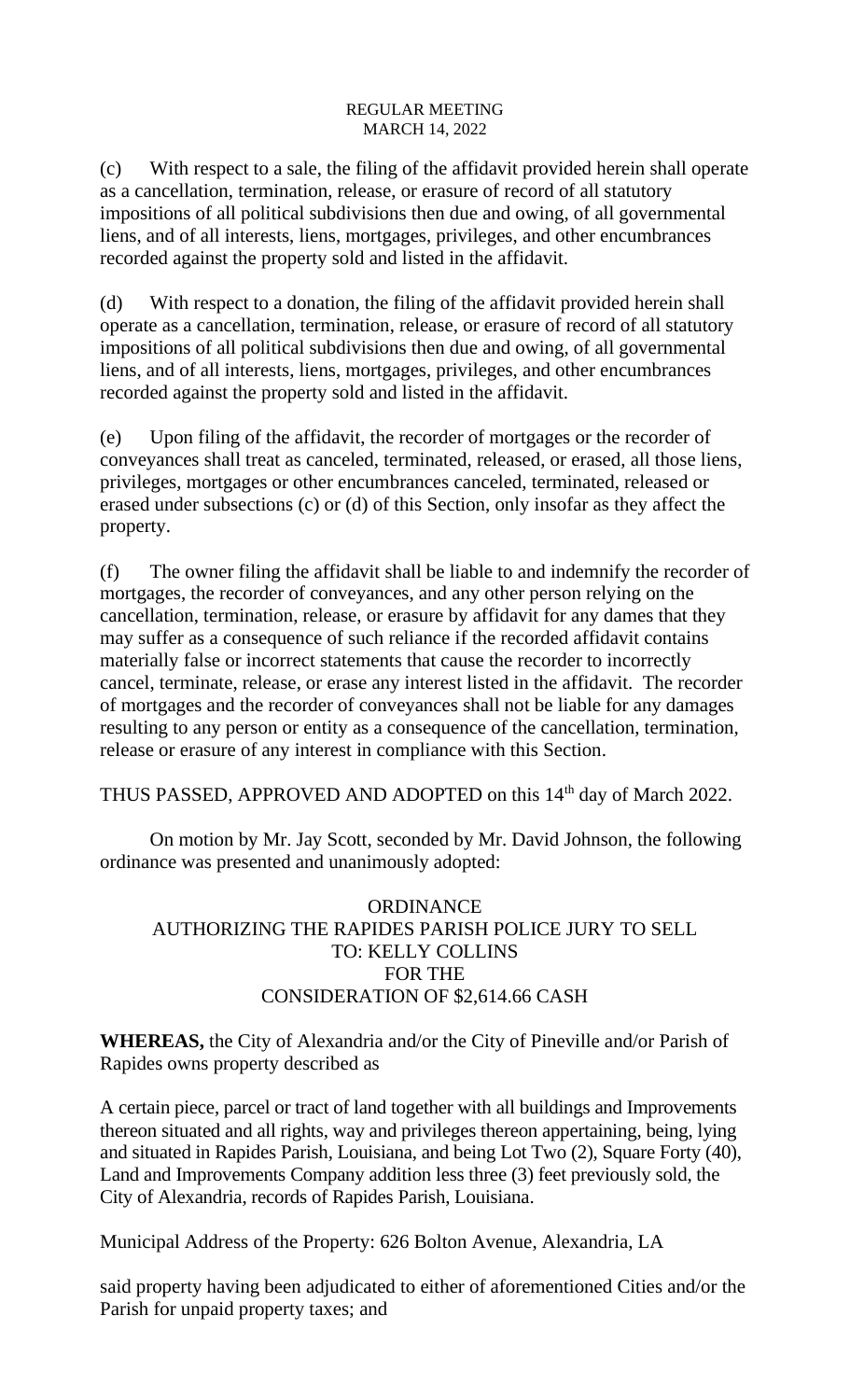**WHEREAS**, a request has been received from Kelly Collins, to purchase said property for the consideration of \$2,614.66 (Two Thousand Six Hundred Fourteen Dollars and Sixty-Six Cents) cash, at the time of sale, said consideration representing the total of the statutory impositions, governmental liens, and costs of sale or two-thirds (2/3) of the appraised value of the property; and,

**WHEREAS,** this Jury is of the opinion that it would be in the public interest to convey the above-mentioned property to Kelly Collins, 6325 Audubon Oaks, Alexandria, LA 71301, for the offered consideration.

**NOW, THEREFORE, BE IT ORDAINED** by the Rapides Parish Police Jury that:

Section 1. A certain piece, parcel or tract of land together with all buildings and Improvements thereon situated and all rights, way and privileges thereon appertaining, being, lying and situated in Rapides Parish, Louisiana, and being Lot Two (2), Square Forty (40), Land and Improvements Company addition less three (3) feet previously sold, the City of Alexandria, records of Rapides Parish, Louisiana.

Municipal Address of the Property: 626 Bolton Avenue, Alexandria, LA

Rapides Parish, Louisiana, should be re-entered into the stream of commerce thereby serving the public interest.

Section 2. The acquiring person shall certify, in writing, to the Purchasing Department that he/she or his/her agent has searched for all names and last known addresses of all owners, mortgages, and any other person(s) who may have a vested or contingent interest in the property, or who have filed a request for notice as indicated in those records and has so examined:

- the mortgage and conveyance records of Rapides Parish,
- the current telephone book,

any other examination resources, including Internet search engines, if any, the records of the Louisiana Secretary of State and the Secretary of States set forth by the names of identified entities

Section 3. The acquiring person shall submit the required notifications (R.S. 47:2206 A and B) to the Civil Sheriff for his/her signature, and then notify those persons identified via regular mail, certified mail\*, publication and/or service of process. \*Copies of the "green and white receipts" should be maintained by the purchaser as indicia of compliance with the notice requirements;

Section 4. The acquiring person shall send a written notice notifying any tax sale party whose interest the successful bidder or donee intends to be terminated that the party has until the later of the following to redeem the property or otherwise challenge in a court of competent jurisdiction the potential sale or donation:

(a) Sixty days from the date of the notice provided in this Subsection, if five years have elapsed from the filing of the tax sale certificate (formerly "process verbal"), or six months after the date of the notice provided for in this Subsection,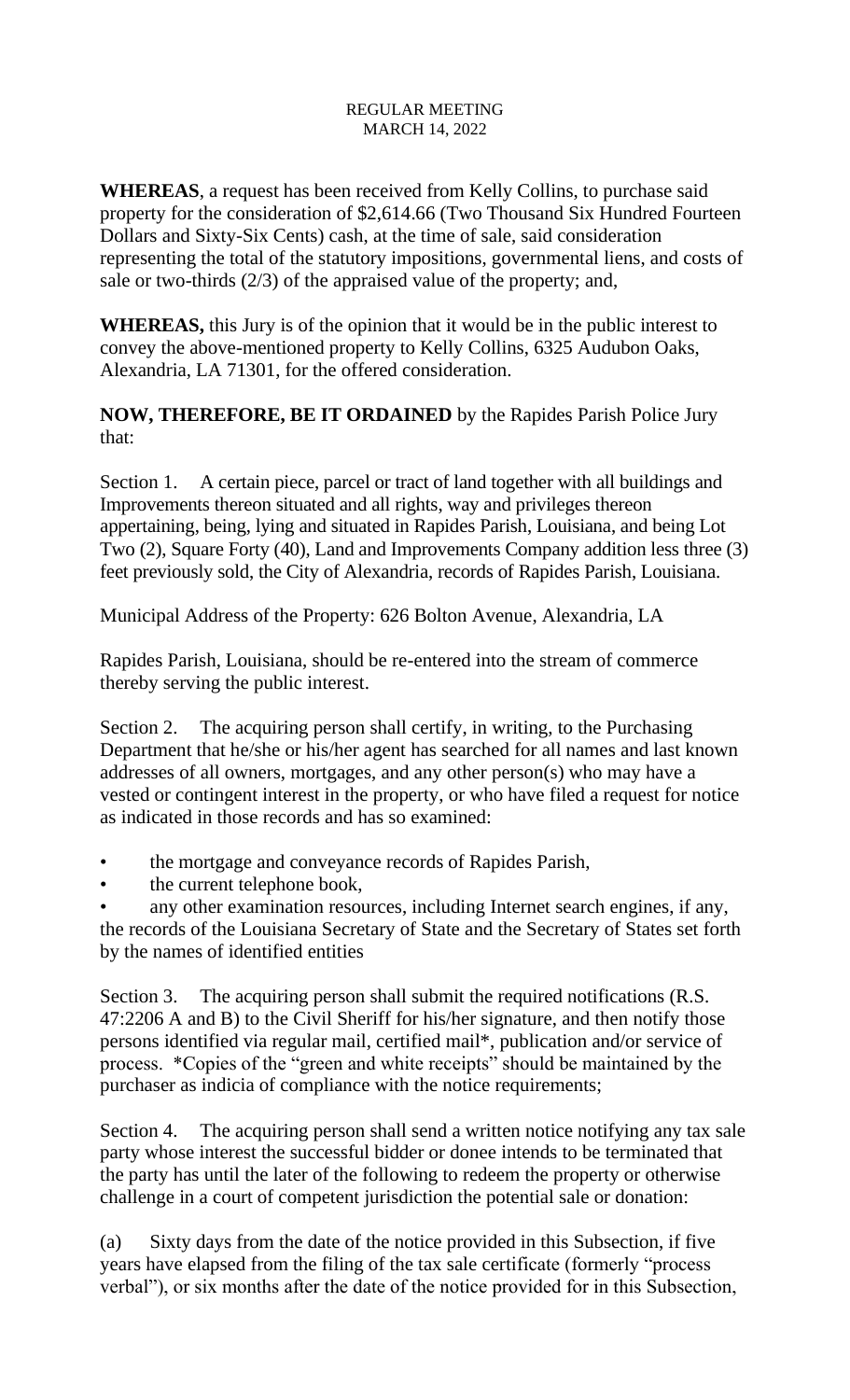if five years have not elapsed since the filing of the tax sale certificate (formerly "process verbal");

(b) The filing of the sale or donation transferring the property.

(c) The written notice required by this Section shall be that which is included in R.S. 47:2206 A. (2).

Section 5. The acquiring person shall cause to be published in the official journal of this parish (currently the Town Talk) a notice that any tax sale party whose interest the successful bidder or donee intends to be terminated has, to redeem the property, until the later of:

(a) Sixty days, for property on which a tax sale certificate (formerly "process verbal") was filed over five years previous of the first publication, or six months if the tax sale certificate (formerly "process verbal") was filed less than five years before the first publication of the notice provided for in this Subsection.

(b) The filing of the sale or donation transferring the property.

(c) The publication required by this Section shall be that which is included in R.S. 47:2206 B. (2).

Section 6. The acquiring person may file with the recorder of mortgages a copy of one of the notices that was sent to the tax debtor or the current owner. A transfer, mortgage, lien, privilege, or other encumbrance filed after the filing of the notice shall not affect the property. The recorder of mortgages or recorder of conveyances shall cancel, erase, terminate, or release the acts upon the request of the acquiring person.

Section 7. At any time after the expiration of the sixty-day or six-month periods, as applicable, set forth in R.S. 47:2206 (A) and (B), the acquiring person, or his/her successors and assigns, may send to this body a written notice requesting that the sale/donation to him/her be authenticated. The President of the Jury shall authenticate the sale or donation within ten days from the date of the request or as soon thereafter as practical. However, the President shall not execute the act of cash sale or act of donation until the District Attorney's office has certified in writing to the President, that purchaser or donee has complied with the mandates of this Ordinance. The sale price shall be paid by cashier's check or money order at the time of the sale.

NOTE: The initial application fee of \$75.00 and any other costs incurred by the purchaser shall not be applied to the purchase price and shall not be refundable if the purchaser elects not to complete the process.

NOTE: The City of Alexandria and/or the City of Pineville and/or the Parish of Rapides shall reserve all oil, gas and other mineral rights in and to the property to be conveyed but shall convey the surface rights of the said property.

Section 8. The acquiring person shall be responsible for filing the sale or donation and payment of all filing fees.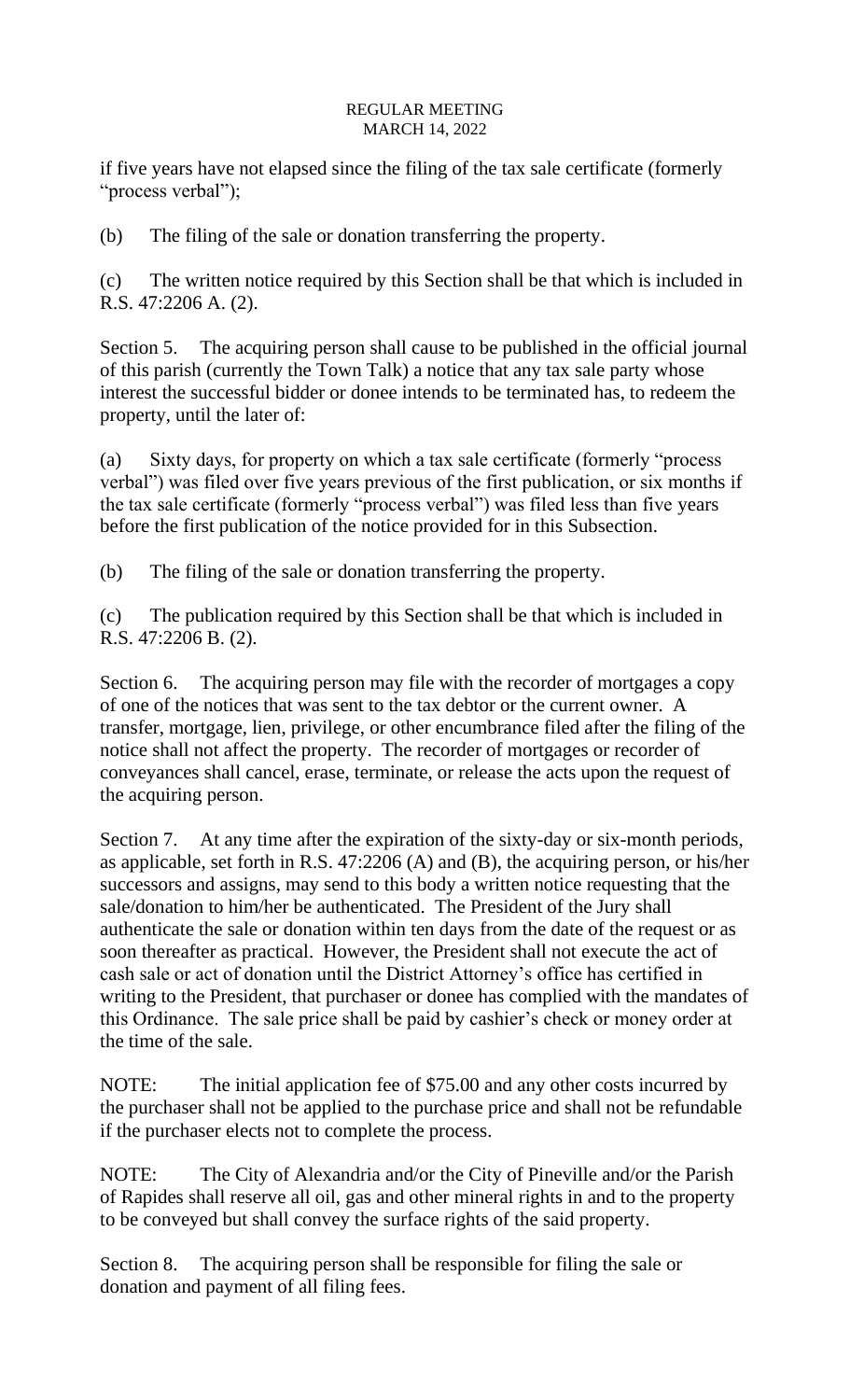Section 9. The only warranty owed by the political subdivision or the municipalities shall be a warranty against eviction resulting from a prior alienation by the political subdivision or the municipality.

(a) All sales and donations shall be without warranty, either expressed or implied, even as to return or reduction of the purchase price, including without limitation the warranty against redhibitory defects or vices and the warranty that the thing sole is reasonable fit for its ordinary purpose or the acquiring person's intended or particular purpose.

(b) These waivers or exclusions of warranties shall be self-operative regardless of whether the waivers or exclusions are contained in the act of sale or donation, and regardless of whether they are clear and unambiguous, and regardless of whether they are brought to the attention of the acquiring person. This provision supersedes the requirements of any other law.

(c) The writing constituting the sale shall be in the form as provided in R.S. 47:2207 B. and the writing constituting the donation shall be that which is included in R.S. 47:2207 C.

Section 10. The provisions of R.S. 41:1338 shall not apply to the property being sold or donated in accordance with this Ordinance.

Section 11. A certified copy of the sale or donation shall be prima facie evidence of the regularity of all matters dealing with the sale or donation and the validity of the sale or donation.

Section 12. Contemporaneously with or subsequent to the filing of the sale or donation of adjudicated property, the acquiring person, his/her successors, or assigns, may file with the recorder of mortgages an affidavit indicating how the tax sale parties whose interest the acquiring person, his/her successors, or assigns, intends to be terminated were identified, how the address of each tax sale party was obtained, how the written notice was sent, the results of sending the written notice, and the dates of publication.

(a) The affidavit may also contain a statement of the interest to which the purchaser or donee takes subject. The recorder of mortgages shall index the affidavit only under the names of the owner filing the affidavit and the tax debtor, as mortgagors.

(b) The affidavit described herein shall be sufficient if it follows the form articulated in R.S. 47:2208.

(c) With respect to a sale, the filing of the affidavit provided herein shall operate as a cancellation, termination, release, or erasure of record of all statutory impositions of all political subdivisions then due and owing, of all governmental liens, and of all interests, liens, mortgages, privileges, and other encumbrances recorded against the property sold and listed in the affidavit.

(d) With respect to a donation, the filing of the affidavit provided herein shall operate as a cancellation, termination, release, or erasure of record of all statutory impositions of all political subdivisions then due and owing, of all governmental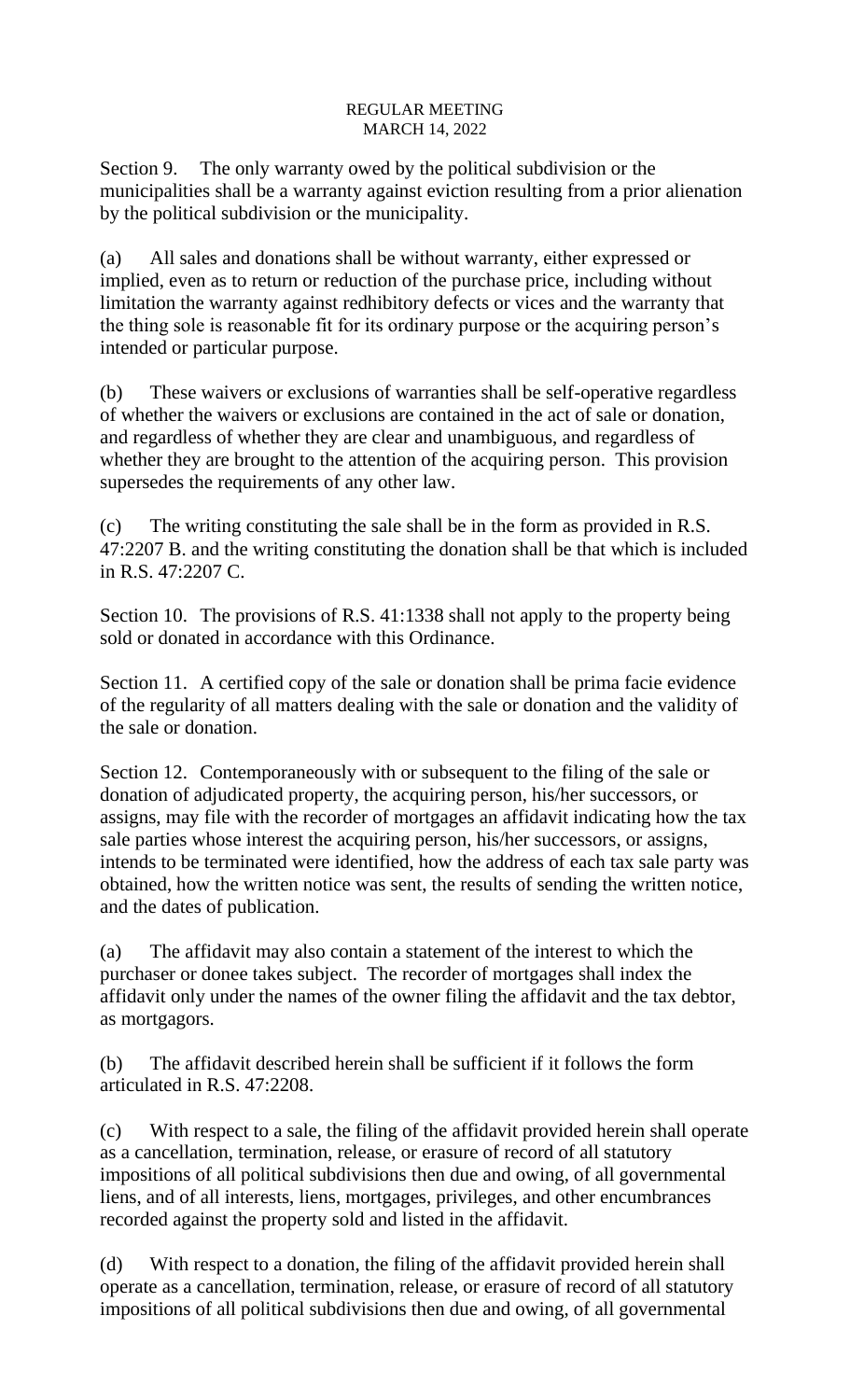liens, and of all interests, liens, mortgages, privileges, and other encumbrances recorded against the property sold and listed in the affidavit.

(e) Upon filing of the affidavit, the recorder of mortgages or the recorder of conveyances shall treat as canceled, terminated, released, or erased, all those liens, privileges, mortgages or other encumbrances canceled, terminated, released or erased under subsections (c) or (d) of this Section, only insofar as they affect the property.

(f) The owner filing the affidavit shall be liable to and indemnify the recorder of mortgages, the recorder of conveyances, and any other person relying on the cancellation, termination, release, or erasure by affidavit for any dames that they may suffer as a consequence of such reliance if the recorded affidavit contains materially false or incorrect statements that cause the recorder to incorrectly cancel, terminate, release, or erase any interest listed in the affidavit. The recorder of mortgages and the recorder of conveyances shall not be liable for any damages resulting to any person or entity as a consequence of the cancellation, termination, release or erasure of any interest in compliance with this Section.

THUS PASSED, APPROVED AND ADOPTED on this 14<sup>th</sup> day of March 2022.

On motion by Mr. Ollie Overton, seconded by Mr. Jay Scott, the following ordinance was presented and unanimously adopted:

# **ORDINANCE** AUTHORIZING THE RAPIDES PARISH POLICE JURY TO SELL TO: JIM PERRY, JR. FOR THE CONSIDERATION OF \$2,000.00 CASH

WHEREAS, the City of Alexandria and/or the City of Pineville and/or Parish of Rapides owns property described as

A certain piece, parcel or tract of land together with all buildings and Improvements thereon situated and all rights, way and privileges thereon appertaining, being, lying and situated in Rapides Parish, Louisiana, and being Lot One (1), Block Two (2), MacArthur Col Subdivision, the City of Alexandria, records of Rapides Parish, Louisiana.

Municipal Address of the Property: 4914 Suthy Street, Alexandria, LA

said property having been adjudicated to either of aforementioned Cities and/or the Parish for unpaid property taxes; and

WHEREAS, a request has been received from Jim Perry, Jr., to purchase said property for the consideration of \$2,000.00 (Two Thousand Dollars and Zero Cents) cash, at the time of sale, said consideration representing the total of the statutory impositions, governmental liens, and costs of sale or two-thirds (2/3) of the appraised value of the property; and,

WHEREAS, this Jury is of the opinion that it would be in the public interest to convey the above-mentioned property to Jim Perry, Jr., 1009 Field Crest Court,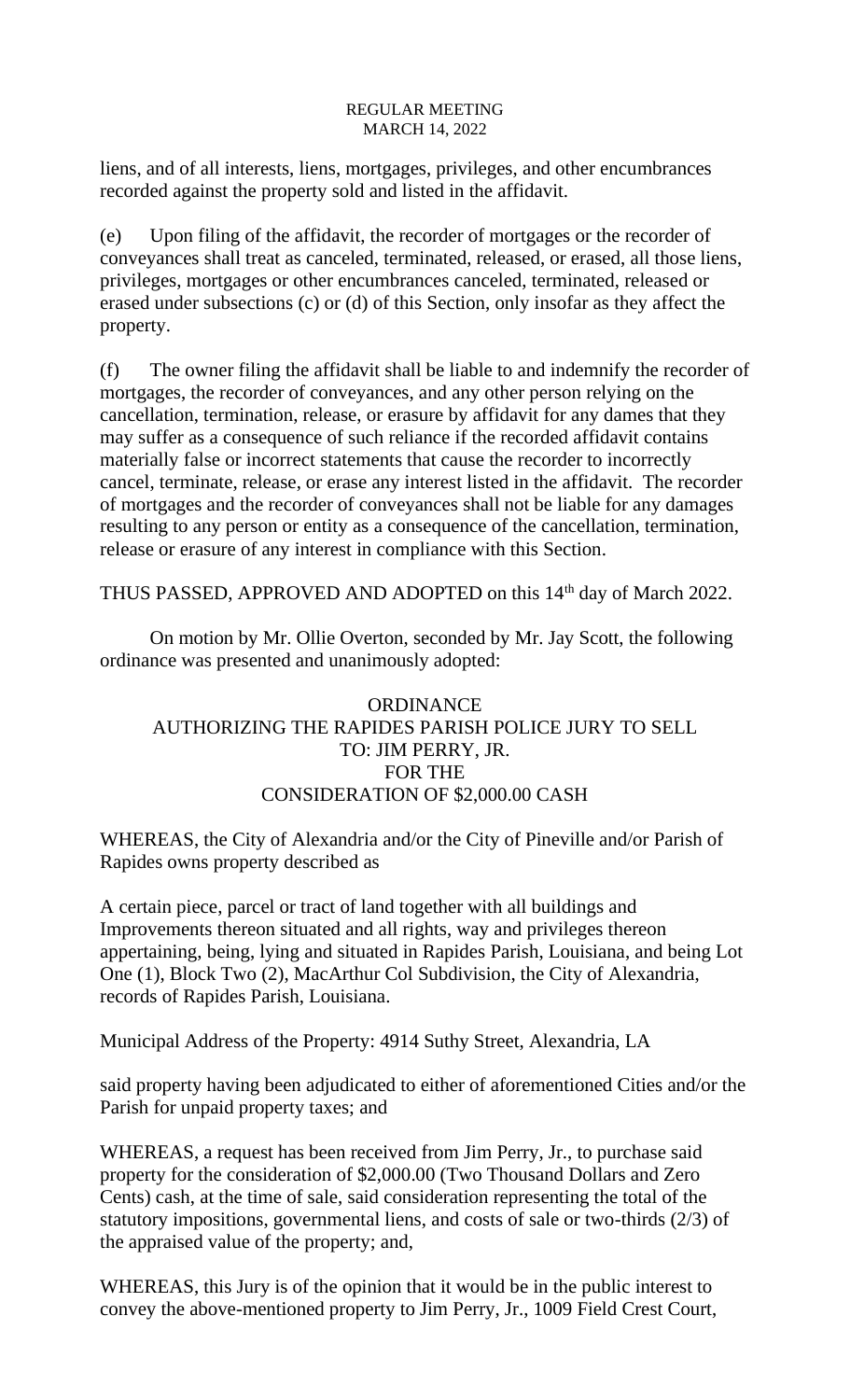Arlington, TX 76012-4106, for the offered consideration.

NOW, THEREFORE, BE IT ORDAINED by the Rapides Parish Police Jury that:

Section 1. A certain piece, parcel or tract of land together with all buildings and Improvements thereon situated and all rights, way and privileges thereon appertaining, being, lying and situated in Rapides Parish, Louisiana, and being Lot One (1), Block Two (2), MacArthur Col Subdivision, the City of Alexandria, records of Rapides Parish, Louisiana.

Municipal Address of the Property: 4914 Suthy Street, Alexandria, LA

Rapides Parish, Louisiana, should be re-entered into the stream of commerce thereby serving the public interest.

Section 2. The acquiring person shall certify, in writing, to the Purchasing Department that he/she or his/her agent has searched for all names and last known addresses of all owners, mortgages, and any other person(s) who may have a vested or contingent interest in the property, or who have filed a request for notice as indicated in those records and has so examined:

• the mortgage and conveyance records of Rapides Parish,

• the current telephone book,

any other examination resources, including Internet search engines, if any, the records of the Louisiana Secretary of State and the Secretary of States set forth by the names of identified entities

Section 3. The acquiring person shall submit the required notifications (R.S. 47:2206 A and B) to the Civil Sheriff for his/her signature, and then notify those persons identified via regular mail, certified mail\*, publication and/or service of process. \*Copies of the "green and white receipts" should be maintained by the purchaser as indicia of compliance with the notice requirements;

Section 4. The acquiring person shall send a written notice notifying any tax sale party whose interest the successful bidder or donee intends to be terminated that the party has until the later of the following to redeem the property or otherwise challenge in a court of competent jurisdiction the potential sale or donation:

(a) Sixty days from the date of the notice provided in this Subsection, if five years have elapsed from the filing of the tax sale certificate (formerly "process verbal"), or six months after the date of the notice provided for in this Subsection, if five years have not elapsed since the filing of the tax sale certificate (formerly "process verbal");

(b) The filing of the sale or donation transferring the property.

(c) The written notice required by this Section shall be that which is included in R.S. 47:2206 A. (2).

Section 5. The acquiring person shall cause to be published in the official journal of this parish (currently the Town Talk) a notice that any tax sale party whose interest the successful bidder or donee intends to be terminated has, to redeem the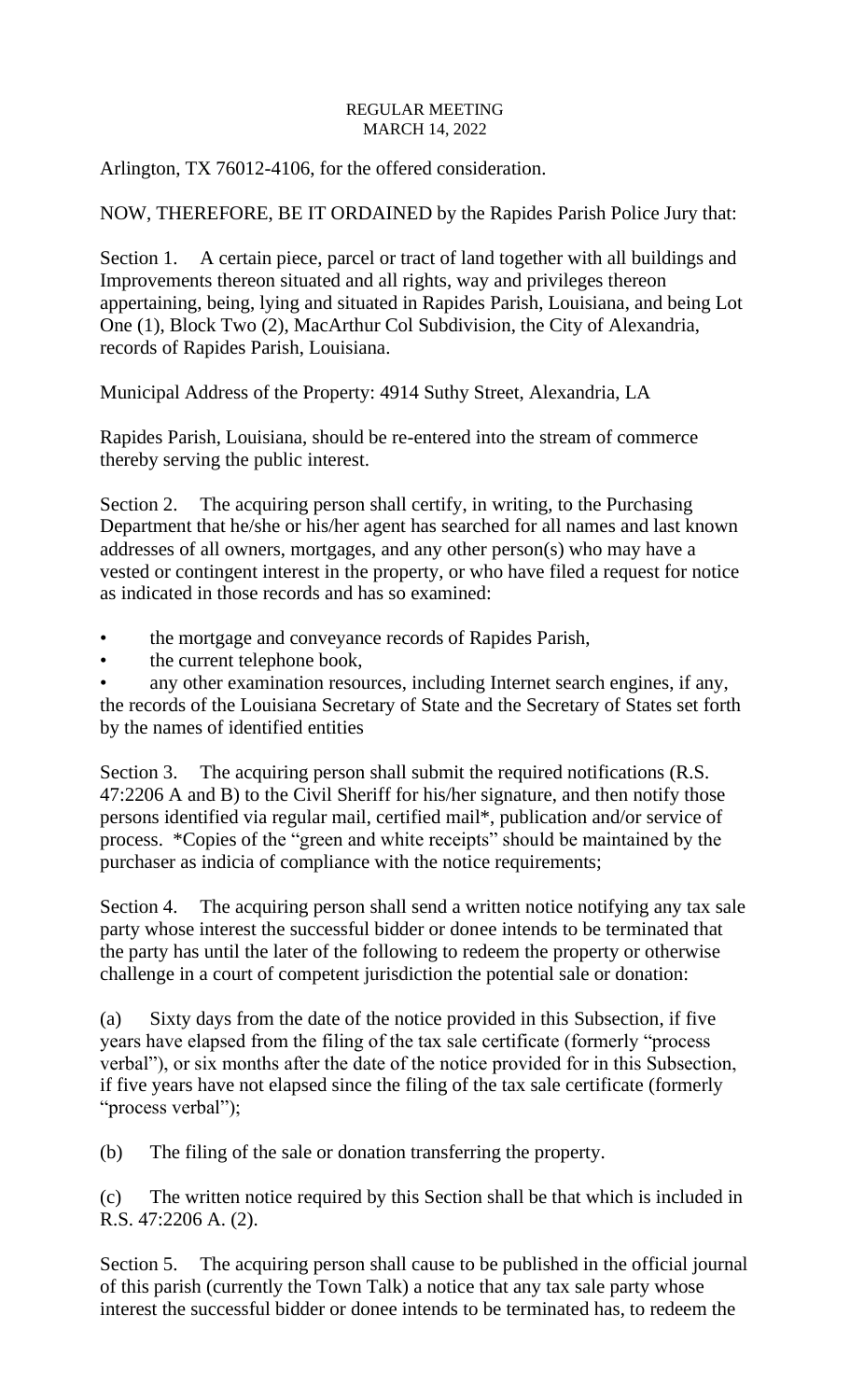property, until the later of:

(a) Sixty days, for property on which a tax sale certificate (formerly "process verbal") was filed over five years previous of the first publication, or six month if the tax sale certificate (formerly "process verbal") was filed less than five years before the first publication of the notice provided for in this Subsection.

(b) The filing of the sale or donation transferring the property.

(c) The publication required by this Section shall be that which is included in R.S. 47:2206 B. (2).

Section 6. The acquiring person may file with the recorder of mortgages a copy of one of the notices that was sent to the tax debtor or the current owner. A transfer, mortgage, lien, privilege, or other encumbrance filed after the filing of the notice shall not affect the property. The recorder of mortgages or recorder of conveyances shall cancel, erase, terminate, or release the acts upon the request of the acquiring person.

Section 7. At any time after the expiration of the sixty-day or six-month periods, as applicable, set forth in R.S. 47:2206 (A) and (B), the acquiring person, or his/her successors and assigns, may send to this body a written notice requesting that the sale/donation to him/her be authenticated. The President of the Jury shall authenticate the sale or donation within ten days from the date of the request or as soon thereafter as practical. However, the President shall not execute the act of cash sale or act of donation until the District Attorney's office has certified in writing to the President, that purchaser or donee has complied with the mandates of this Ordinance. The sale price shall be paid by cashier's check or money order at the time of the sale.

NOTE: The initial application fee of \$75.00 and any other costs incurred by the purchaser shall not be applied to the purchase price and shall not be refundable if the purchaser elects not to complete the process.

NOTE: The City of Alexandria and/or the City of Pineville and/or the Parish of Rapides shall reserve all oil, gas and other mineral rights in and to the property to be conveyed but shall convey the surface rights of the said property.

Section 8. The acquiring person shall be responsible for filing the sale or donation and payment of all filing fees.

Section 9. The only warranty owed by the political subdivision or the municipalities shall be a warranty against eviction resulting from a prior alienation by the political subdivision or the municipality.

(a) All sales and donations shall be without warranty, either expressed or implied, even as to return or reduction of the purchase price, including without limitation the warranty against redhibitory defects or vices and the warranty that the thing sole is reasonable fit for its ordinary purpose or the acquiring person's intended or particular purpose.

(b) These waivers or exclusions of warranties shall be self-operative regardless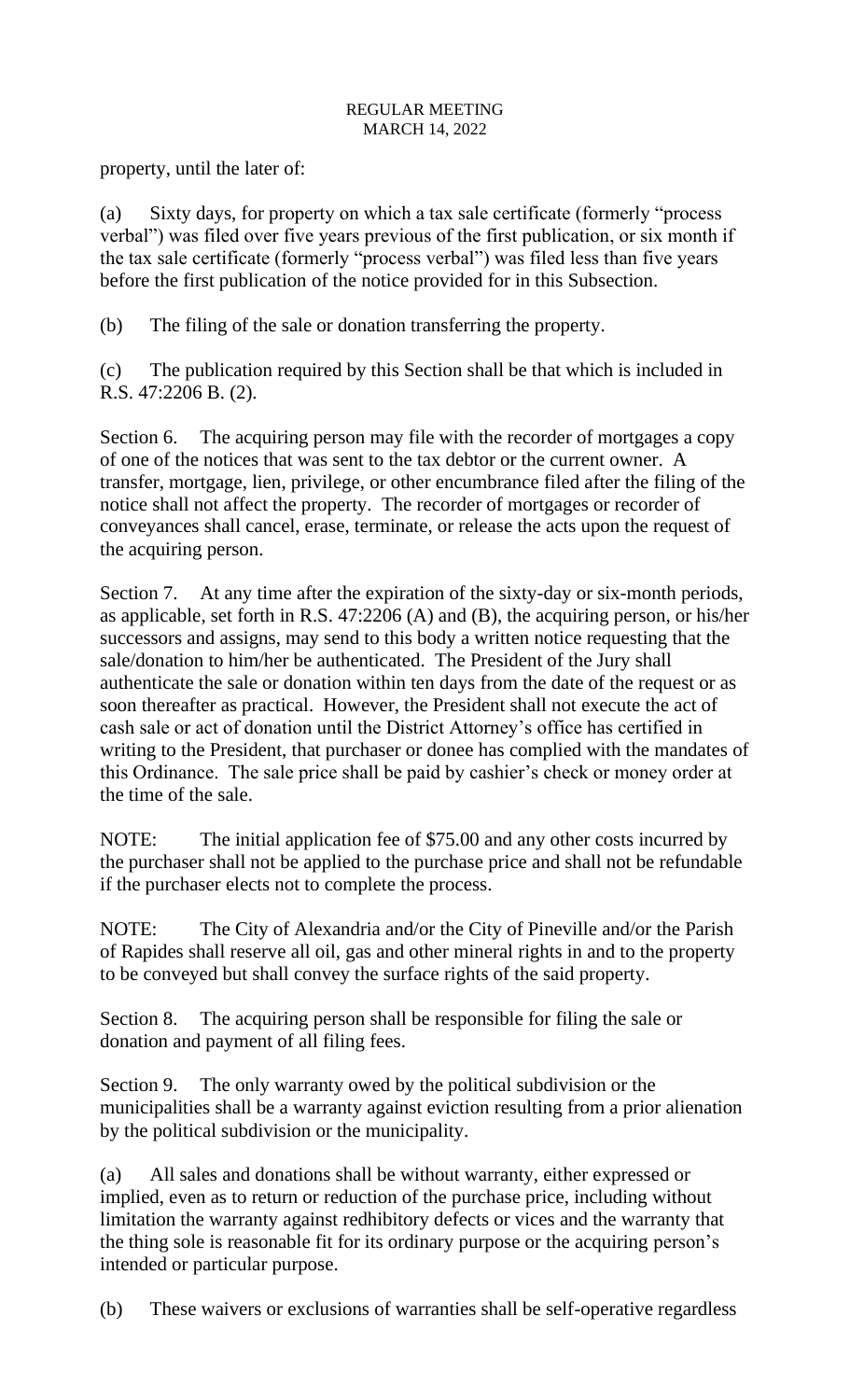of whether the waivers or exclusions are contained in the act of sale or donation, and regardless of whether they are clear and unambiguous, and regardless of whether they are brought to the attention of the acquiring person. This provision supersedes the requirements of any other law.

(c) The writing constituting the sale shall be in the form as provided in R.S. 47:2207 B. and the writing constituting the donation shall be that which is included in R.S. 47:2207 C.

Section 10. The provisions of R.S. 41:1338 shall not apply to the property being sold or donated in accordance with this Ordinance.

Section 11. A certified copy of the sale or donation shall be prima facie evidence of the regularity of all matters dealing with the sale or donation and the validity of the sale or donation.

Section 12. Contemporaneously with or subsequent to the filing of the sale or donation of adjudicated property, the acquiring person, his/her successors, or assigns, may file with the recorder of mortgages an affidavit indicating how the tax sale parties whose interest the acquiring person, his/her successors, or assigns, intends to be terminated were identified, how the address of each tax sale party was obtained, how the written notice was sent, the results of sending the written notice, and the dates of publication.

(a) The affidavit may also contain a statement of the interest to which the purchaser or donee takes subject. The recorder of mortgages shall index the affidavit only under the names of the owner filing the affidavit and the tax debtor, as mortgagors.

(b) The affidavit described herein shall be sufficient if it follows the form articulated in R.S. 47:2208.

(c) With respect to a sale, the filing of the affidavit provided herein shall operate as a cancellation, termination, release, or erasure of record of all statutory impositions of all political subdivisions then due and owing, of all governmental liens, and of all interests, liens, mortgages, privileges, and other encumbrances recorded against the property sold and listed in the affidavit.

(d) With respect to a donation, the filing of the affidavit provided herein shall operate as a cancellation, termination, release, or erasure of record of all statutory impositions of all political subdivisions then due and owing, of all governmental liens, and of all interests, liens, mortgages, privileges, and other encumbrances recorded against the property sold and listed in the affidavit.

(e) Upon filing of the affidavit, the recorder of mortgages or the recorder of conveyances shall treat as canceled, terminated, released, or erased, all those liens, privileges, mortgages or other encumbrances canceled, terminated, released or erased under subsections (c) or (d) of this Section, only insofar as they affect the property.

(f) The owner filing the affidavit shall be liable to and indemnify the recorder of mortgages, the recorder of conveyances, and any other person relying on the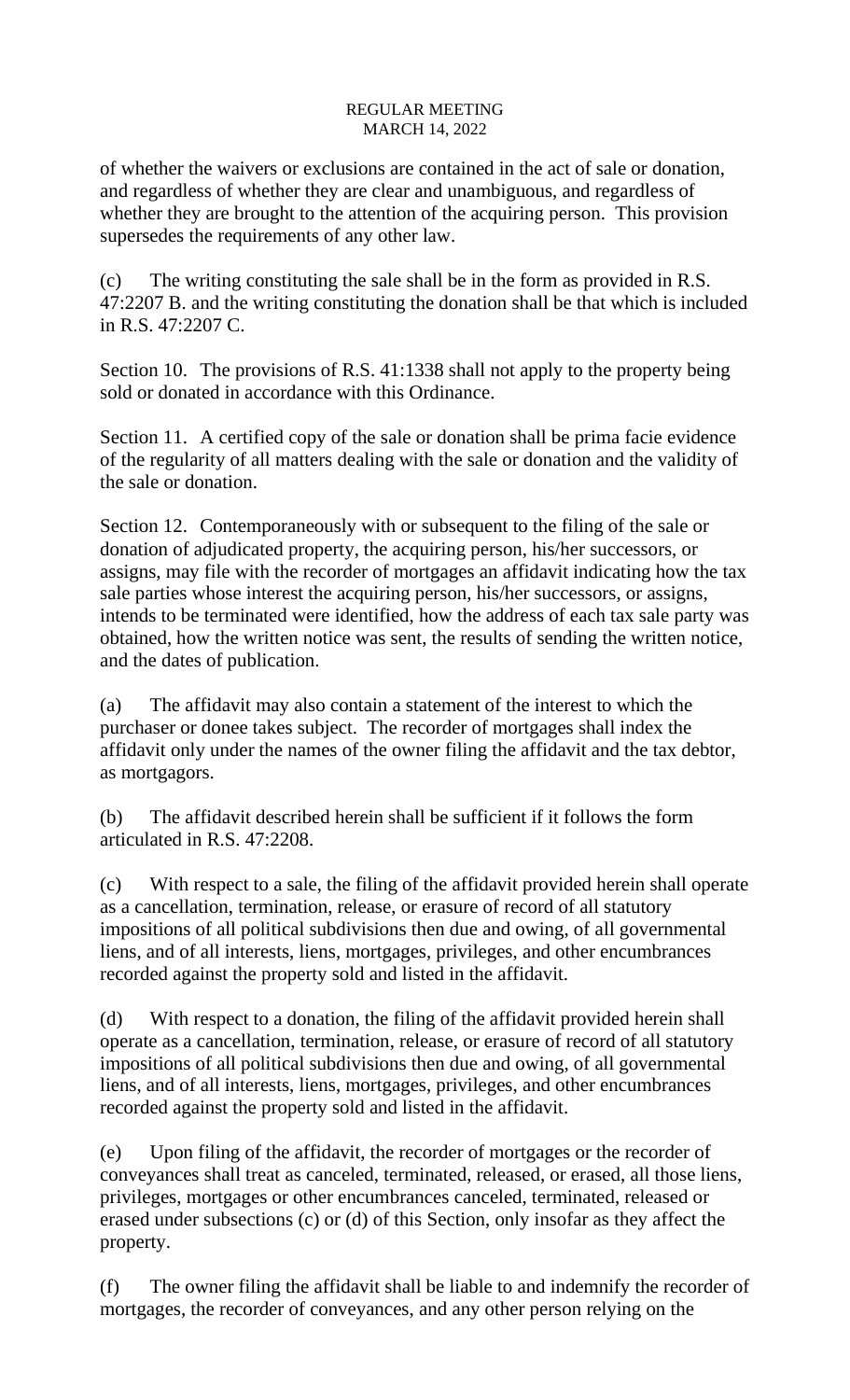cancellation, termination, release, or erasure by affidavit for any dames that they may suffer as a consequence of such reliance if the recorded affidavit contains materially false or incorrect statements that cause the recorder to incorrectly cancel, terminate, release, or erase any interest listed in the affidavit. The recorder of mortgages and the recorder of conveyances shall not be liable for any damages resulting to any person or entity as a consequence of the cancellation, termination, release or erasure of any interest in compliance with this Section.

THUS PASSED, APPROVED AND ADOPTED on this 14th day of March 2022.

On motion by Mr. Ollie Overton, seconded by Mr. Jay Scott, the following ordinance was presented and unanimously adopted:

## **ORDINANCE** AUTHORIZING THE RAPIDES PARISH POLICE JURY TO SELL TO: RENEWED MINDS PROPERTIES, LLC FOR THE CONSIDERATION OF \$3,232.99 CASH

**WHEREAS,** the City of Alexandria and/or the City of Pineville and/or Parish of Rapides owns property described as

A certain piece, parcel or tract of land together with all buildings and Improvements thereon situated and all rights, way and privileges thereon appertaining, being, lying and situated in Rapides Parish, Louisiana, and being Lot One Hundred Thirty (130), Acadian Village No. Three (3), the City of Alexandria, records of Rapides Parish, Louisiana.

Municipal Address of the Property: 414 Gabriel Lane, Alexandria, LA

said property having been adjudicated to either of aforementioned Cities and/or the Parish for unpaid property taxes; and

**WHEREAS**, a request has been received from Renewed Minds Properties, LLC, to purchase said property for the consideration of \$3,232.99 (Three Thousand Two Hundred Thirty-Two Dollars and Ninety-Nine Cents) cash, at the time of sale, said consideration representing the total of the statutory impositions, governmental liens, and costs of sale or two-thirds (2/3) of the appraised value of the property; and,

**WHEREAS,** this Jury is of the opinion that it would be in the public interest to convey the above-mentioned property to Renewed Minds Properties, LLC, P. O. Box 2911, Monroe, LA 71207, for the offered consideration.

**NOW, THEREFORE, BE IT ORDAINED** by the Rapides Parish Police Jury that:

Section 1. A certain piece, parcel or tract of land together with all buildings and Improvements thereon situated and all rights, way and privileges thereon appertaining, being, lying and situated in Rapides Parish, Louisiana, and being Lot One Hundred Thirty (130), Acadian Village No. Three (3), the City of Alexandria, records of Rapides Parish, Louisiana.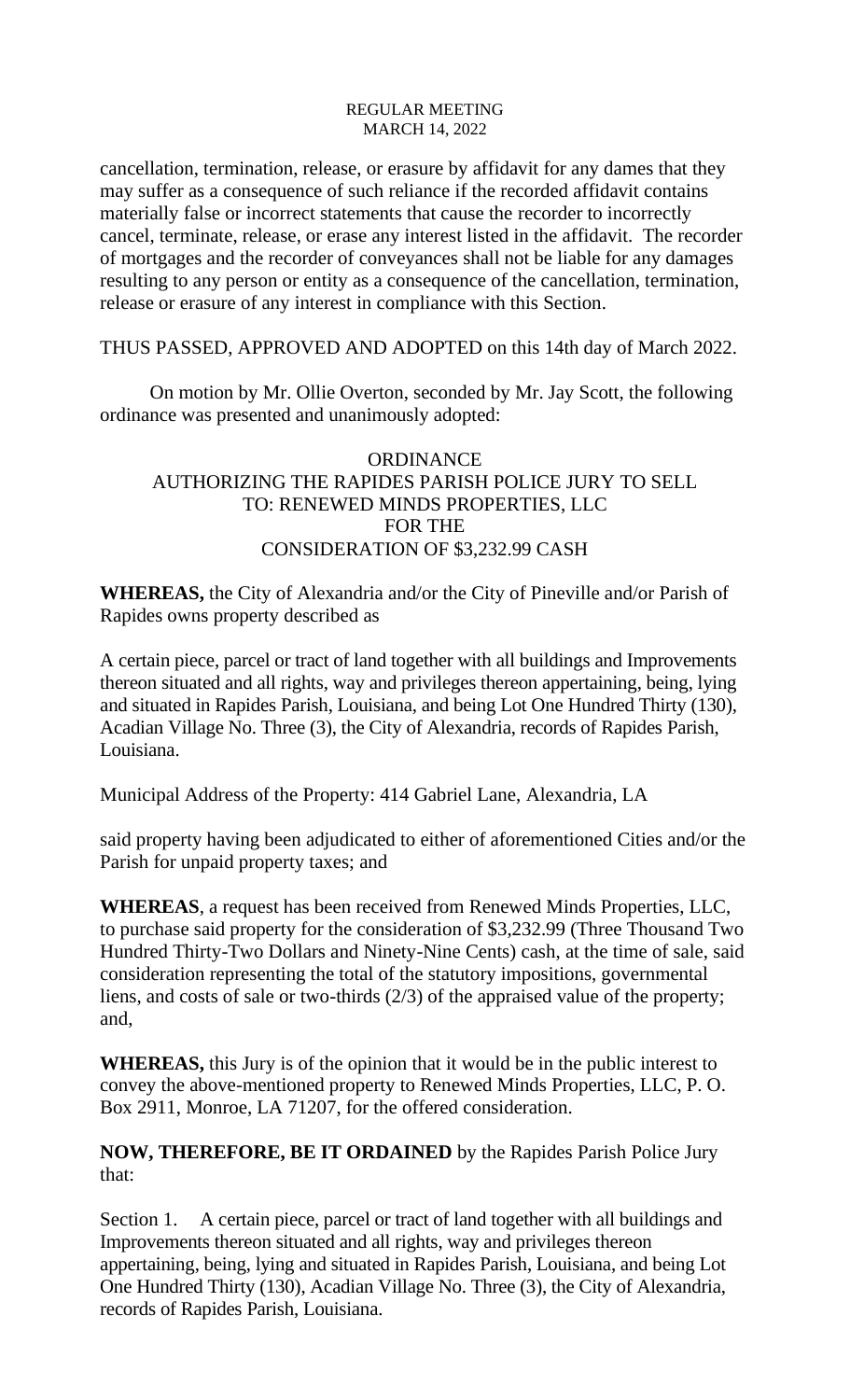Municipal Address of the Property: 414 Gabriel Lane, Alexandria, LA

Rapides Parish, Louisiana, should be re-entered into the stream of commerce thereby serving the public interest.

Section 2. The acquiring person shall certify, in writing, to the Purchasing Department that he/she or his/her agent has searched for all names and last known addresses of all owners, mortgages, and any other person(s) who may have a vested or contingent interest in the property, or who have filed a request for notice as indicated in those records and has so examined:

- the mortgage and conveyance records of Rapides Parish,
- the current telephone book,

any other examination resources, including Internet search engines, if any, the records of the Louisiana Secretary of State and the Secretary of States set forth by the names of identified entities

Section 3. The acquiring person shall submit the required notifications (R.S. 47:2206 A and B) to the Civil Sheriff for his/her signature, and then notify those persons identified via regular mail, certified mail\*, publication and/or service of process. \*Copies of the "green and white receipts" should be maintained by the purchaser as indicia of compliance with the notice requirements;

Section 4. The acquiring person shall send a written notice notifying any tax sale party whose interest the successful bidder or donee intends to be terminated that the party has until the later of the following to redeem the property or otherwise challenge in a court of competent jurisdiction the potential sale or donation:

(a) Sixty days from the date of the notice provided in this Subsection, if five years have elapsed from the filing of the tax sale certificate (formerly "process verbal"), or six months after the date of the notice provided for in this Subsection, if five years have not elapsed since the filing of the tax sale certificate (formerly "process verbal");

(b) The filing of the sale or donation transferring the property.

(c) The written notice required by this Section shall be that which is included in R.S. 47:2206 A. (2).

Section 5. The acquiring person shall cause to be published in the official journal of this parish (currently the Town Talk) a notice that any tax sale party whose interest the successful bidder or donee intends to be terminated has, to redeem the property, until the later of:

(a) Sixty days, for property on which a tax sale certificate (formerly "process verbal") was filed over five years previous of the first publication, or six months if the tax sale certificate (formerly "process verbal") was filed less than five years before the first publication of the notice provided for in this Subsection.

(b) The filing of the sale or donation transferring the property.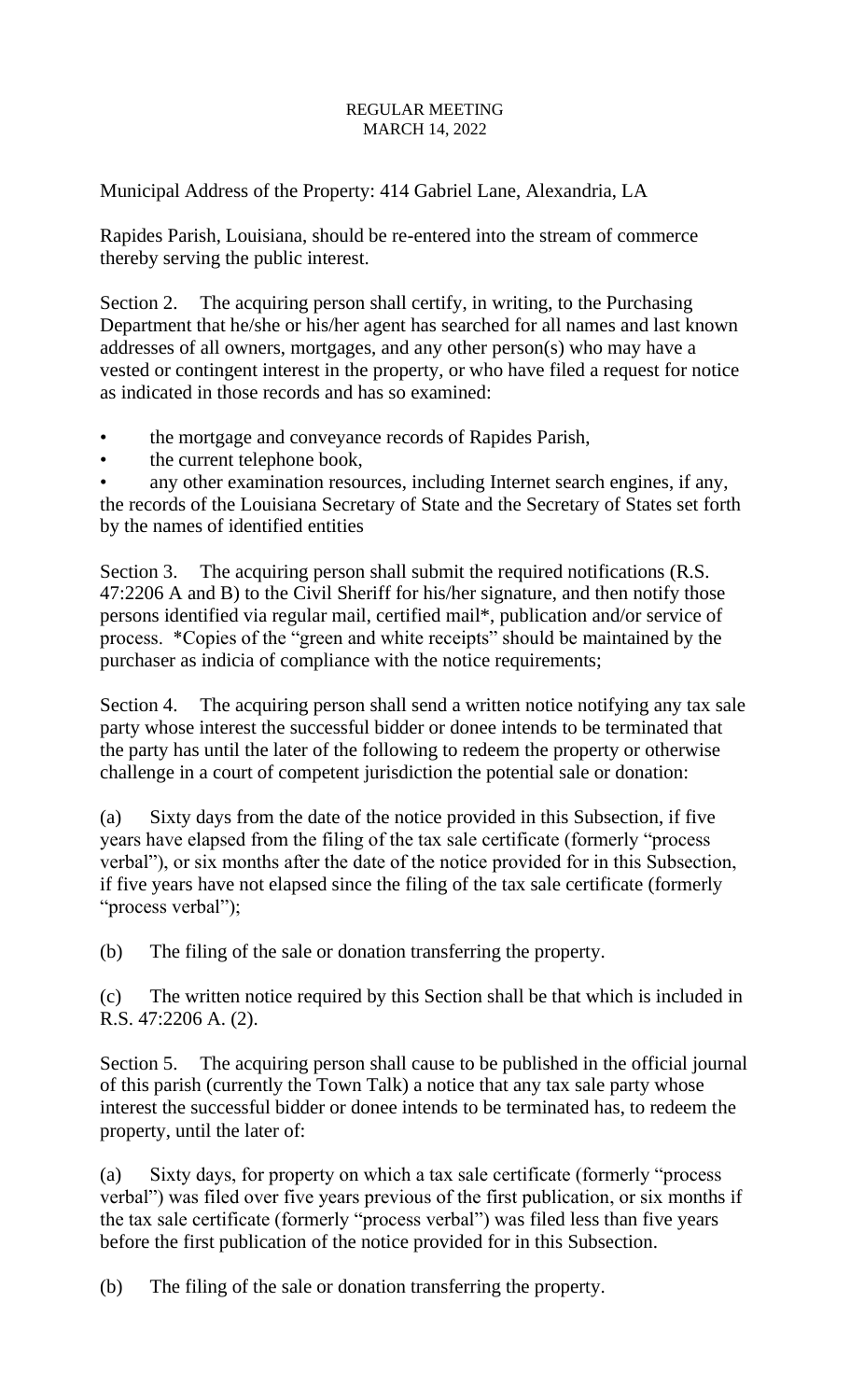(c) The publication required by this Section shall be that which is included in R.S. 47:2206 B. (2).

Section 6. The acquiring person may file with the recorder of mortgages a copy of one of the notices that was sent to the tax debtor or the current owner. A transfer, mortgage, lien, privilege, or other encumbrance filed after the filing of the notice shall not affect the property. The recorder of mortgages or recorder of conveyances shall cancel, erase, terminate, or release the acts upon the request of the acquiring person.

Section 7. At any time after the expiration of the sixty-day or six-month periods, as applicable, set forth in R.S. 47:2206 (A) and (B), the acquiring person, or his/her successors and assigns, may send to this body a written notice requesting that the sale/donation to him/her be authenticated. The President of the Jury shall authenticate the sale or donation within ten days from the date of the request or as soon thereafter as practical. However, the President shall not execute the act of cash sale or act of donation until the District Attorney's office has certified in writing to the President, that purchaser or donee has complied with the mandates of this Ordinance. The sale price shall be paid by cashier's check or money order at the time of the sale.

NOTE: The initial application fee of \$75.00 and any other costs incurred by the purchaser shall not be applied to the purchase price and shall not be refundable if the purchaser elects not to complete the process.

NOTE: The City of Alexandria and/or the City of Pineville and/or the Parish of Rapides shall reserve all oil, gas and other mineral rights in and to the property to be conveyed but shall convey the surface rights of the said property.

Section 8. The acquiring person shall be responsible for filing the sale or donation and payment of all filing fees.

Section 9. The only warranty owed by the political subdivision or the municipalities shall be a warranty against eviction resulting from a prior alienation by the political subdivision or the municipality.

(a) All sales and donations shall be without warranty, either expressed or implied, even as to return or reduction of the purchase price, including without limitation the warranty against redhibitory defects or vices and the warranty that the thing sole is reasonable fit for its ordinary purpose or the acquiring person's intended or particular purpose.

(b) These waivers or exclusions of warranties shall be self-operative regardless of whether the waivers or exclusions are contained in the act of sale or donation, and regardless of whether they are clear and unambiguous, and regardless of whether they are brought to the attention of the acquiring person. This provision supersedes the requirements of any other law.

(c) The writing constituting the sale shall be in the form as provided in R.S. 47:2207 B. and the writing constituting the donation shall be that which is included in R.S. 47:2207 C.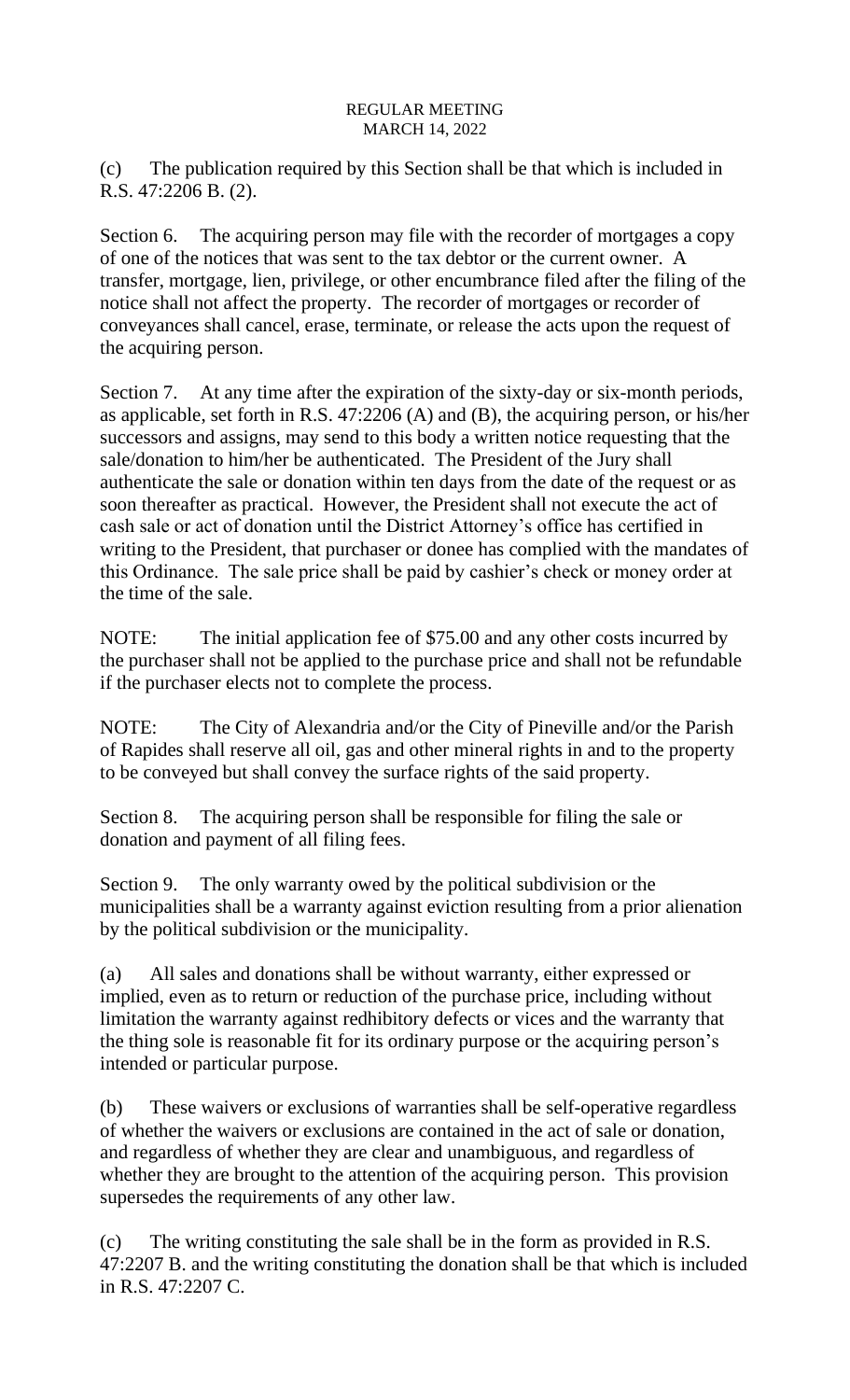Section 10. The provisions of R.S. 41:1338 shall not apply to the property being sold or donated in accordance with this Ordinance.

Section 11. A certified copy of the sale or donation shall be prima facie evidence of the regularity of all matters dealing with the sale or donation and the validity of the sale or donation.

Section 12. Contemporaneously with or subsequent to the filing of the sale or donation of adjudicated property, the acquiring person, his/her successors, or assigns, may file with the recorder of mortgages an affidavit indicating how the tax sale parties whose interest the acquiring person, his/her successors, or assigns, intends to be terminated were identified, how the address of each tax sale party was obtained, how the written notice was sent, the results of sending the written notice, and the dates of publication.

(a) The affidavit may also contain a statement of the interest to which the purchaser or donee takes subject. The recorder of mortgages shall index the affidavit only under the names of the owner filing the affidavit and the tax debtor, as mortgagors.

(b) The affidavit described herein shall be sufficient if it follows the form articulated in R.S. 47:2208.

(c) With respect to a sale, the filing of the affidavit provided herein shall operate as a cancellation, termination, release, or erasure of record of all statutory impositions of all political subdivisions then due and owing, of all governmental liens, and of all interests, liens, mortgages, privileges, and other encumbrances recorded against the property sold and listed in the affidavit.

(d) With respect to a donation, the filing of the affidavit provided herein shall operate as a cancellation, termination, release, or erasure of record of all statutory impositions of all political subdivisions then due and owing, of all governmental liens, and of all interests, liens, mortgages, privileges, and other encumbrances recorded against the property sold and listed in the affidavit.

(e) Upon filing of the affidavit, the recorder of mortgages or the recorder of conveyances shall treat as canceled, terminated, released, or erased, all those liens, privileges, mortgages or other encumbrances canceled, terminated, released or erased under subsections (c) or (d) of this Section, only insofar as they affect the property.

(f) The owner filing the affidavit shall be liable to and indemnify the recorder of mortgages, the recorder of conveyances, and any other person relying on the cancellation, termination, release, or erasure by affidavit for any dames that they may suffer as a consequence of such reliance if the recorded affidavit contains materially false or incorrect statements that cause the recorder to incorrectly cancel, terminate, release, or erase any interest listed in the affidavit. The recorder of mortgages and the recorder of conveyances shall not be liable for any damages resulting to any person or entity as a consequence of the cancellation, termination, release or erasure of any interest in compliance with this Section.

THUS PASSED, APPROVED AND ADOPTED on this 14<sup>th</sup> day of March 2022.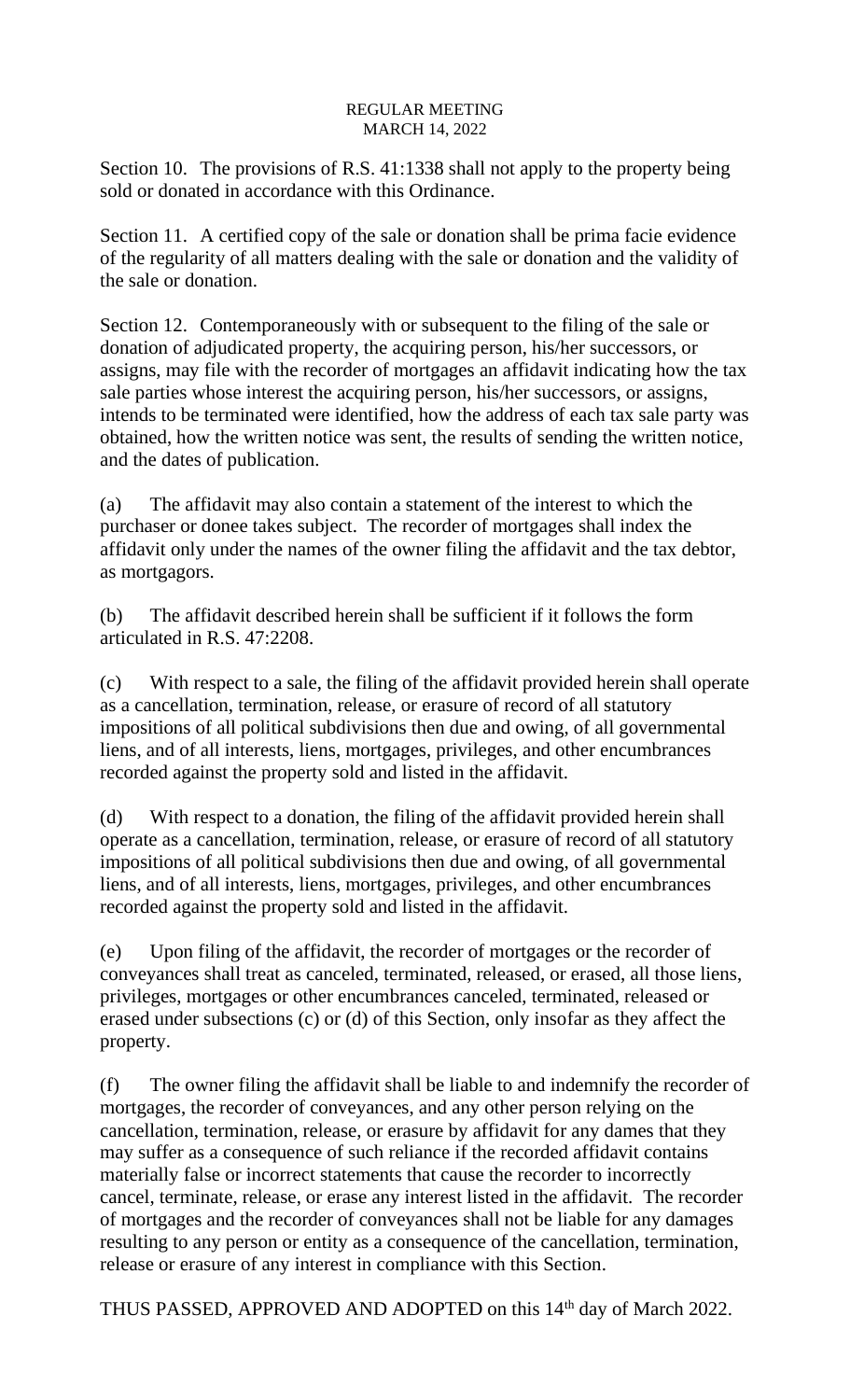On motion by Mr. Bubba Moreau, seconded by Mr. David Johnson, to award Bid No. 3000 – Annual Contract for Hot and Cold Mix (Bituminous Materials) to Diamond B. Construction for the prices listed below, as recommended by the Purchasing Agent. Contract to begin on April 1, 2022 and go through March 31, 2023 with the option to renew.

Cold Mix  $-$  \$91.00 per ton Hot mix - \$77.25 per ton On vote the motion carried.

On motion by Mr. Ollie Overton, seconded by Mr. Rusty Wilder, to authorize the extension of Bid No. 2805 – Various Road Materials, for twelve (12) months as agreed by the vendors involved. This contract to be in place, beginning on June 1, 2022, through May 31, 2023 and cannot be extended again as recommended by the Purchasing Agent. On vote the motion carried.

On motion by Mr. Rusty Wilder, seconded by Mr. Jay Scott, to authorize the Public Works Director to hire up to 12 seasonal workers for the mowing crews and for general labor. Work to begin on or about April 4, 2022 and end no later than November 4, 2022, at the rate of \$10.00 per hour and foremen at \$10.50 per hour, to be paid from the Road & Bridge Salary line item. On vote the motion carried.

On motion by Mr. David Johnson, seconded by Mr. Rusty Wilder, to adopt an ordinance to amend and reenact Section 18-4.2(h) Speed Limits so as to set a speed limit of 20 mph on the Berdie Carter, Ward 4, District H and authorize the Rapides Parish Highway Department to erect speed limit signs.

### **ORDINANCE**

AN ORDINANCE TO AMEND AND REENACT SECTIONS 18-4.2 (H) SPEED LIMITS SO AS TO SET A 20 MPH SPEED LIMIT ON BERDIE CARTER, WARD 4, DISTRICT H

BE IT ORDAINED by the Rapides Parish Police Jury in Regular Session convened on this 14th day of March, 2022, that Section 18-4.2 (h) of the Rapides Parish Code of Ordinances is hereby amended and reenacted to include a 20 mph speed limit on Berdie Carter, as follows:

Chapter 18. MOTOR VEHICLES AND TRAFFIC

Section 18-4.2. Speed limits designated on certain streets:

(h) Twenty miles per hour. It shall be unlawful for any person to drive or operate a vehicle upon the following parish roads in Rapides Parish in excess of twenty (20) miles per hour:

...

Berdie Carter

...

(l). Whoever violates the provisions of this section shall be punished by a fine not to exceed one hundred dollars (\$100.00) or imprisoned in the Rapides Parish Jail for a period not to exceed thirty (30) days, or both.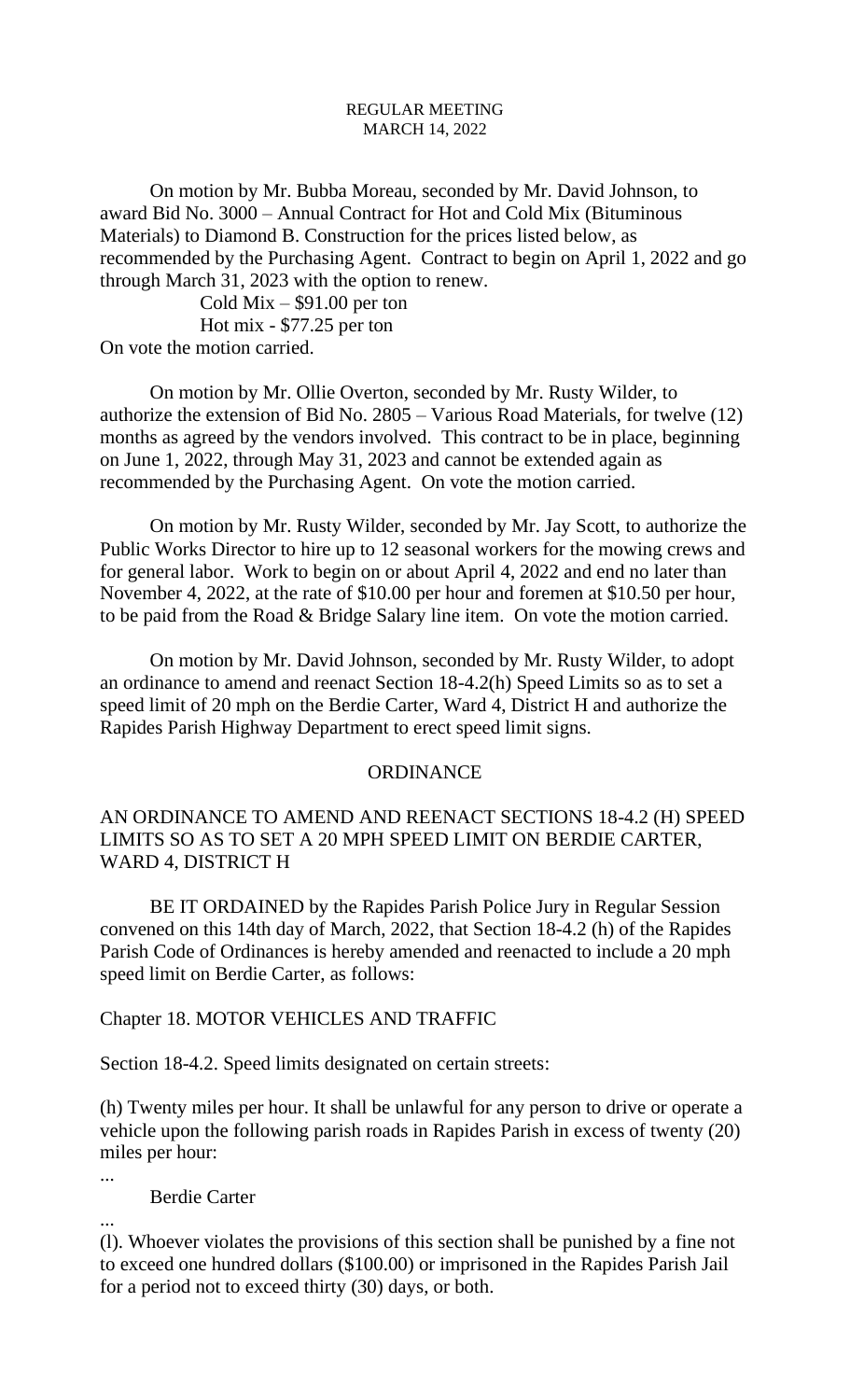BE IT FURTHER ORDAINED that this ordinance is to be effective immediately.

BE IT FURTHER ORDAINED in all other respects Section 18-4.2 of the Rapides Parish Code of Ordinances shall remain unchanged.

BE IT FURTHER ORDAINED that the Parish Highway Department is hereby authorized to erect the speed limit signs on the Road.

THUS DONE AND SIGNED on this 14th day of March, 2022

On motion by Mr. Rusty Wilder, seconded by Mr. Jay Scott, to accept the Public Works Directors annual review of the Rapides Parish Police Jury Stormwater Ordinance, as required by the Stormwater Pollution Prevention Plan and LDEQ Permit. On vote the motion carried.

On motion by Mr. David Johnson, seconded by Mr. Rusty Wilder, to relocate the Area 3 (Glenmora Yard) from downtown Glenmora to Rapides Parish Police Jury property located at Hester Landing Road. On vote the motion carried.

On motion by Mr. Bubba Moreau, seconded by Mr. Joe Bishop, to approve Amendment #1 of the Dislocated Worker Covid-19 Disaster Grant (DDWG) Contract #2000518521 in the amount of \$291,475.44 and to authorize the President to sign the contract amendment and the Treasurer to amend the budget. On vote the motion carried.

On motion by Mr. Ollie Overton, seconded by Mr. Jay Scott, to adopt a resolution to designate the Rapides Senior Citizens Center, Inc. to be the Contractor, to prepare a grant with the Louisiana Department of Transportation and Development, for July 1, 2022 - June 30, 2023 for operational funding, to provide rural transportation services in rural parts of Rapides Parish and authorize the President to sign any necessary documents. On vote the motion carried.

On motion by Mr. Joe Bishop, seconded by Mr. Bubba Moreau, to approve and authorize President to execute Frye Magee, LLC contract amendment #7 for Gustav/Ike CDBG-DR management, to be paid with project grant funds. On vote the motion carried.

On motion by Mr. Bubba Moreau, seconded by Mr. Joe Bishop, the following notice was presented and unanimously adopted:

## NOTICE OF ACTION

Notice is hereby given to the Louisiana Department of Economic Development ("Department") of the following action by RAPIDES PARISH POLICE JURY pursuant to §503(H)(1) of the Industrial Tax Exemption Program Rules: PLASTIPAK PACKAGING, INC. Industrial Tax Exemption Application #20200214-ITE has been placed on the agenda for a public meeting of APRIL 11, 2022, notice of which is attached hereto, thus hereby requesting an additional 30 days to take action on the Application.

On vote the motion carried unanimously.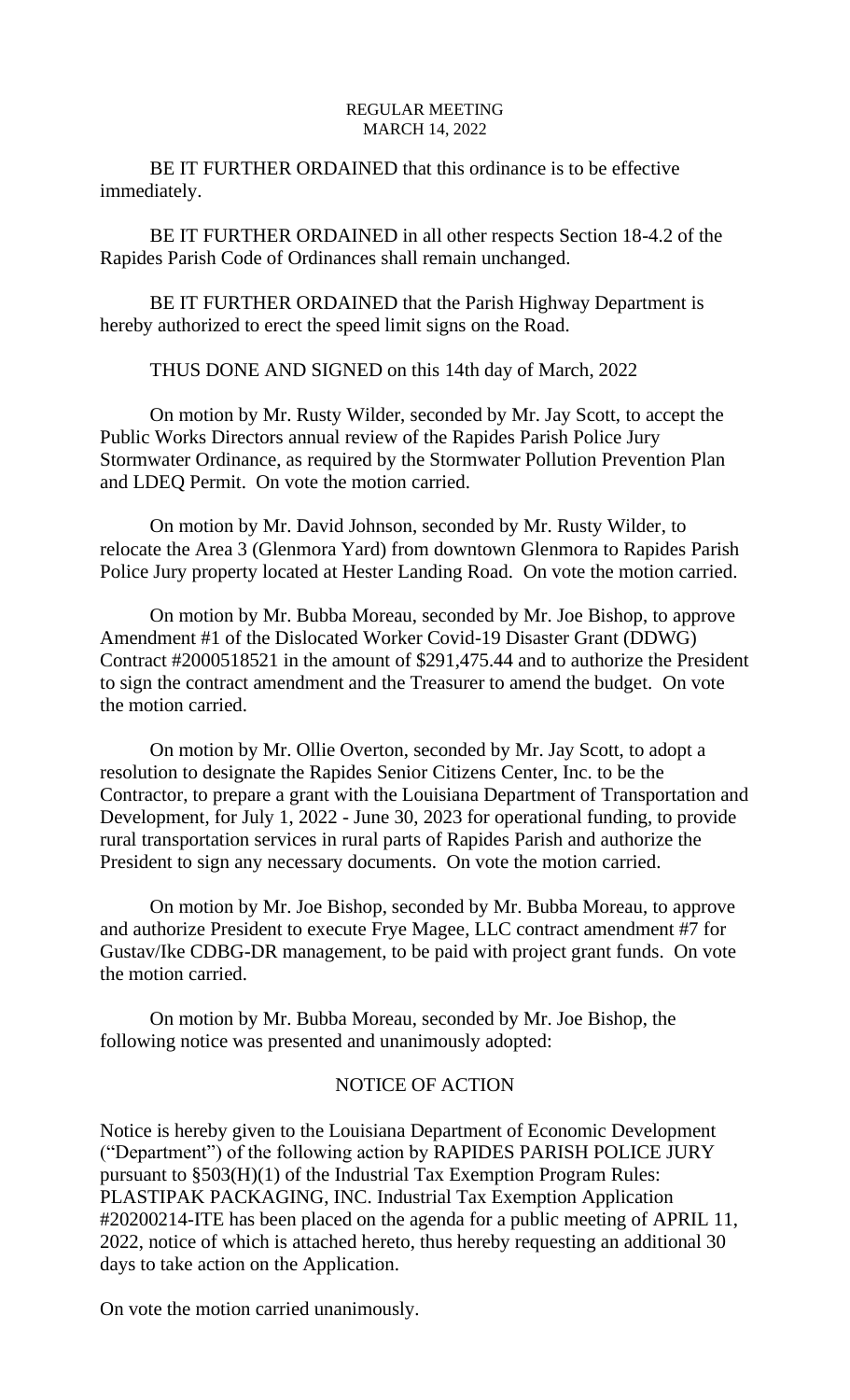On motion by Mr. David Johnson, seconded by Mr. Bubba Moreau, the following ordinance was presented to amend Chapter 6-Animals and Fowl, Article III.-Livestock, Division II, Section 6-38.2. - Exceptions – Road District 6-A (4), to be effective immediately, as follows:

#### ORDINANCE

Sec. 6-38.2 – Exceptions – Road District 6-A.

…

(4) To prohibit open range of *cows, cattle*, horses, mules, sheep, goats, or hogs, in Ward 6.

BE IT FURTHER ORDAINED in all other respects Section 6-38.2 of the Rapides Parish Code of Ordinances shall remain unchanged.

THUS DONE AND SIGNED on this 14th day of March, 2022.

On motion by Mr. Ollie Overton, seconded by Mr. David Johnson, to accept Mr. Paul William's retirement letter from the Sewerage District No. 1 Board, waive the thirty (30) day announcement rule and appoint Mr. Rodney McNeal to fill the unexpired term. Term will expire October 12, 2022. On vote the motion carried.

On motion by Mr. Rusty Wilder, seconded by Mr. Ollie Overton, to reappoint Mr. Jack DeWitt to the Communications District Board for a four (4) year term. Term will expire February 18, 2026. On vote the motion carried.

On motion by Mr. Ollie Overton, seconded by Mr. David Johnson, to add the position of Maintenance Technician to the employable positions under Rapides Parish Public Works. On vote the motion carried.

On motion by Mr. Joe Bishop, seconded by Mr. Bubba Moreau, to increase hourly rate for part-time Fire Chief from \$18.00 per hour to \$19.00 per hour, one (1) part-time firefighter from \$14.00 per hour to \$15.50 per hour, one (1) part-time firefighter from \$10.00 per hour to \$13.00 per hour and one (1) secretary position from \$12.00 per hour to \$13.00 per hour, effective February 28, 2022, as recommended by the Cotile Volunteer Fire Department Board. On vote the motion carried.

On motion by Mr. Rusty Wilder, seconded by Mr. Jay Scott, to create one (1) part-time firefighter position with a starting pay range of \$10.00 per hour to \$13.00 per hour, based on experience of applicant, as recommended by the Cotile Volunteer Fire Department Board. On vote the motion carried.

On motion by Mr. Rusty Wilder, seconded by Mr. Ollie Overton, to allow all part-time firefighter positions and one (1) secretary position to work a maximum of 34 hours per week, as recommended by the Cotile Volunteer Fire Department Board. On vote the motion carried.

On motion by Mr. David Johnson, seconded by Mr. Jay Scott, to receive the required report from Acadian Ambulance under the Contract for January 2022: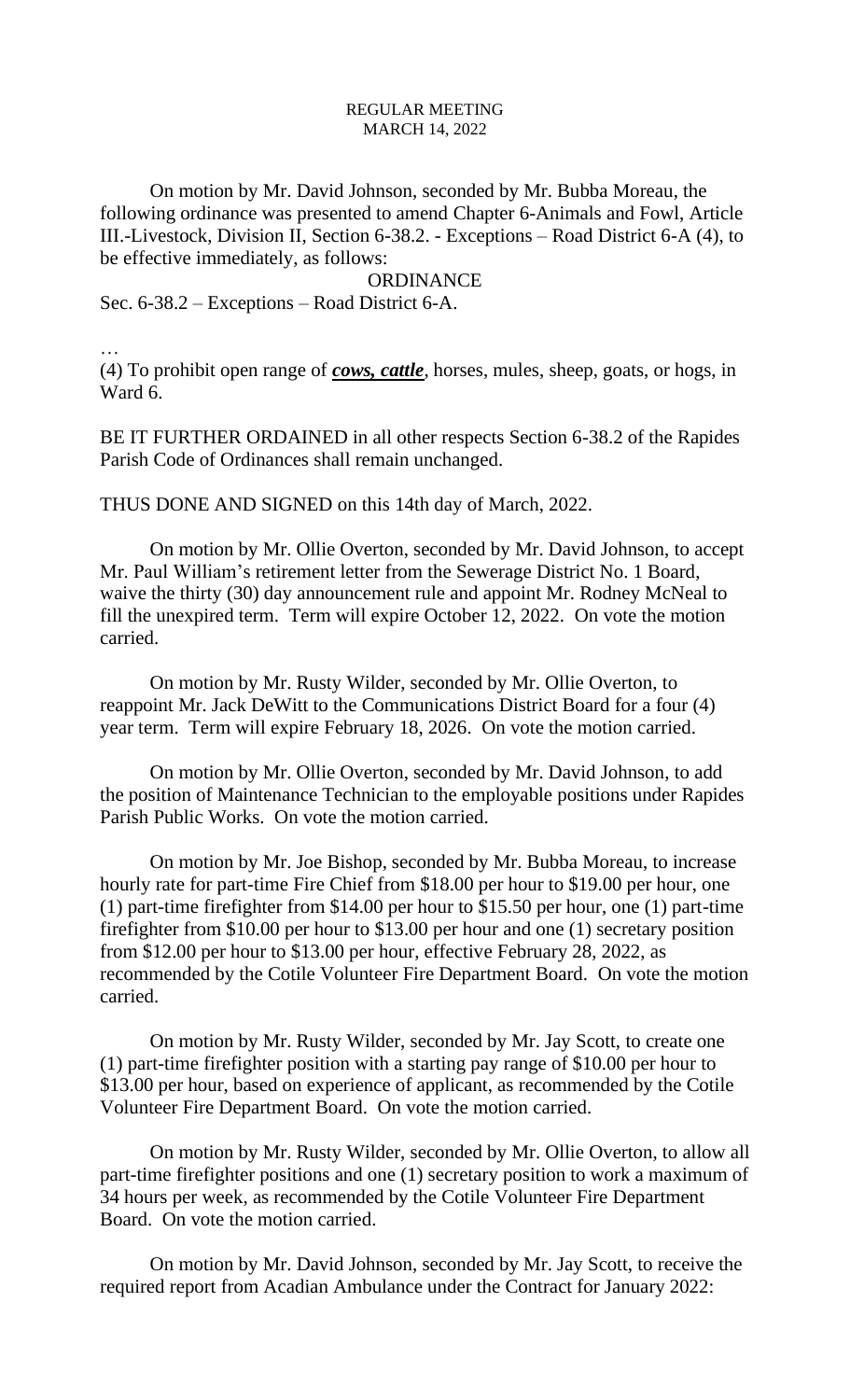| Response                    |  | Number of |      | Required Compliance |
|-----------------------------|--|-----------|------|---------------------|
| Zone                        |  | Responses | $\%$ | $\%$                |
| Alexandria - 8 minute       |  | 456       | 80%  | 90.13%              |
| Pineville - 8 minute        |  | 176       | 80%  | 81.25%              |
| Rapides - 12 minute         |  | 217       | 80%  | 86.63%              |
| Rapides - 20 minute         |  | 209       | 80%  | 87.08%              |
| On vote the motion carried. |  |           |      |                     |

On motion by Mr. Ollie Overton, seconded by Mr. David Johnson, to ratify authorization to terminate the Proclamation for the State of Emergency due to impending threat from Tropical Storm Nicholas declared on September 13, 2021, as there is no longer a need to continue the emergency order and it is required by law to cancel the Proclamation.

## TERMINATION OF STATE OF EMERGENCY RAPIDES PARISH

WHEREAS, on September 13, 2021 the Parish of Rapides issued a State of Emergency due to impending threat from Tropical Storm Nicholas,

WHEREAS, the State of Louisiana also issued a disaster declaration pursuant to the Stafford Act due to the widespread damages caused by these storms,

WHEREAS, the Louisiana Homeland Security and Emergency Assistance and Disaster Act, La. R.S. 29:727, et seq., confers upon the Parish President emergency powers to deal with emergencies and disasters, including those caused by fire, flood, earthquake, or other natural or man-made causes, in order to ensure that preparations of the Parish will be adequate to deal with such emergencies or disasters and to preserve the lives and property of the people of Rapides Parish,

WHEREAS, when the President determines that a disaster or emergency has occurred, or the threat thereof is imminent, La. R.S. 29; 727(D) empowers the President to declare a State of Emergency by executive order or proclamation, or both,

WHEREAS, when the President determines that the threat of danger has been dealt with to the extent that emergency conditions no longer exist, the State of Emergency may be terminated by executive order or proclamation,

WHEREAS, there is no longer a need to continue certain specific emergency orders;

NOW THEREFORE, I, Craig Smith, President of the Rapides Parish Police Jury by authority vested in me by the Parish Charter and the Louisiana Disaster Act of 1993, do hereby terminate the Emergency Declaration made September 13, 2021.

Issued on this 17th day of February 2022 and effective at time of issuance.

On motion by Mr. Ollie Overton, seconded by Mr. Bubba Moreau, that the following item(s) were not considered by the Committee of the Jury but were posted on the agenda after the Committee Meeting and added to the Jury agenda in compliance with the Public Meetings Law and are now confirmed as having been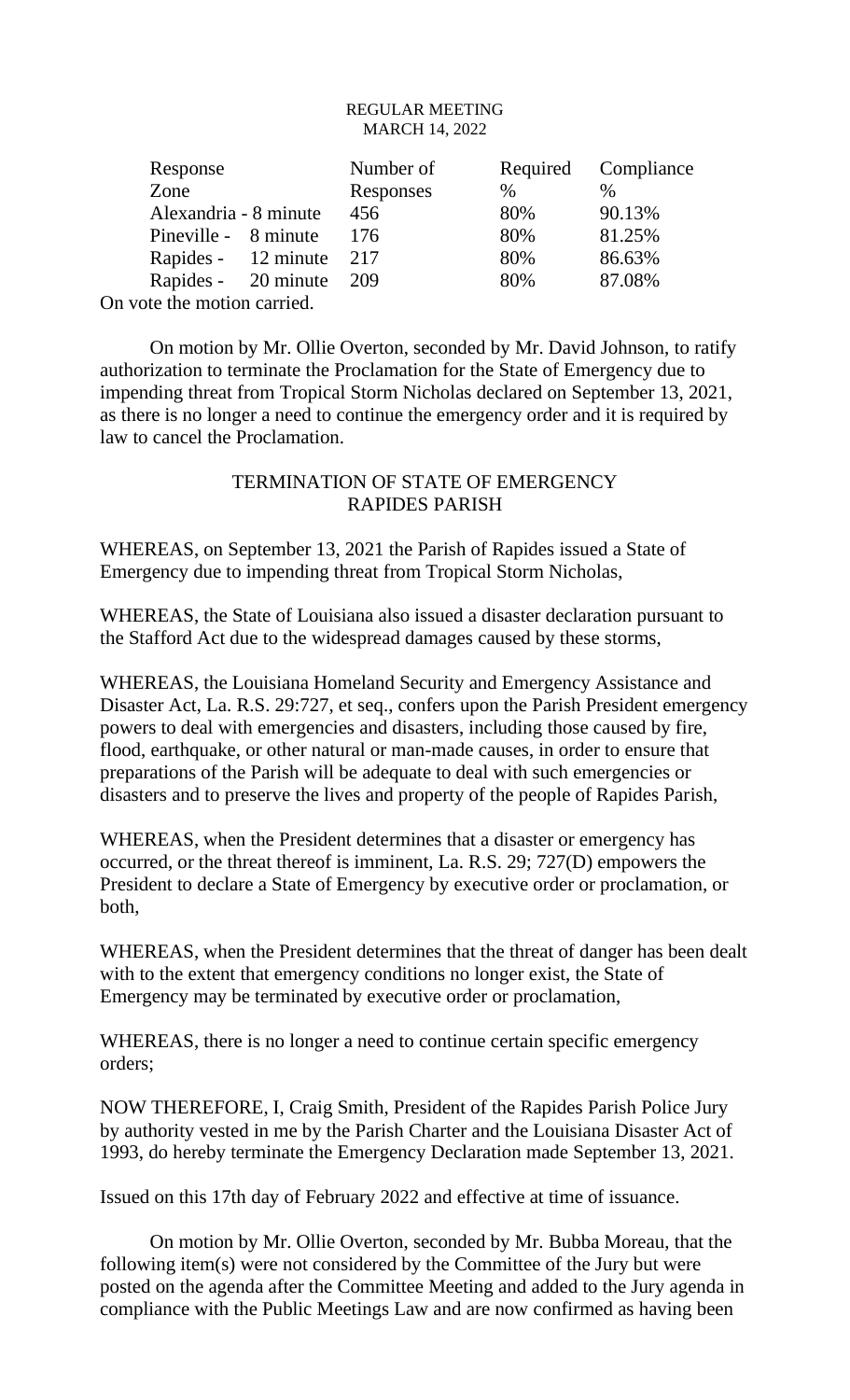added to the agenda by two-thirds vote:

YEAS: Rusty Wilder, David Johnson, Sean McGlothlin, Theodore Fountaine, III, Jay Scott, Joe Bishop, Davron "Bubba" Moreau, Oliver "Ollie" Overton, Jr. and Craig Smith NAYS: none

ABSTAINED: none ABSENT: none On roll call vote the motion carried 9-0.

On motion by Mr. OIllie Overton, seconded by Mr. Rusty Wilder, to proclaim April 3-9, 2022 as National Library Week and Rapides Parish Library Week and adopt the following resolution:

# National Library Week 2022 Proclamation

WHEREAS, libraries of all types are at the heart of their cities, towns, schools, and campuses, serving their communities, and our Rapides Parish Library is the heart of our community

WHEREAS, libraries are accessible and inclusive places that foster a sense of belonging and community;

WHEREAS, today's libraries and their services extend far beyond the four walls of a building and everyone is welcome to use their resources;

WHEREAS, for people lacking broadband at home, libraries provide access to computers and wi-fi, even checking out internet hotspots and laptops;

WHEREAS, libraries strive to develop and maintain programs and collections that are as diverse as the populations they serve and ensure equity of access for all;

WHEREAS, in times of crisis, libraries, librarians, and library workers play an invaluable role in supporting their communities both in person and virtually; from producing PPE for healthcare personnel to promoting literacy to our youth, in dire circumstances, the Rapides Parish Library, in particular, has been attentive to the needs of its community.

WHEREAS, to adapt to our changing world, our Library is expanding their resources and continuing to meet the needs of their patrons;

WHEREAS, libraries are cornerstones of democracy, promoting the free exchange of information and ideas for all;

WHEREAS, libraries, librarians, and library workers are joining library supporters and advocates across the nation to celebrate National Library Week;

NOW, THEREFORE, be it resolved that I, Craig Smith, President of the Rapides Parish Police Jury proclaim National Library Week, April 3-9, 2022. During National Library Week, I encourage all residents to visit their library online or at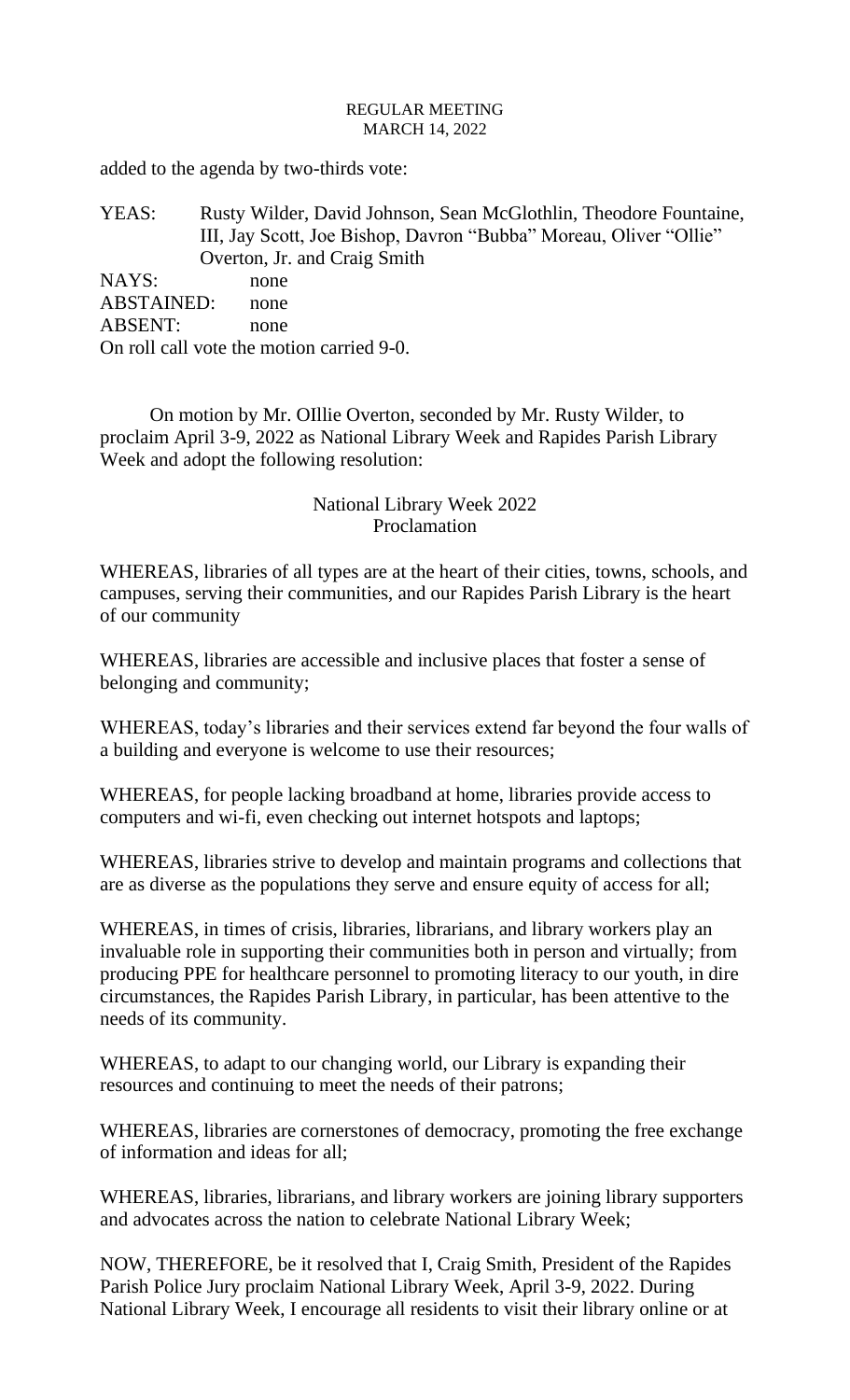their local facilities to access resources and services. Because of our library, opportunities and resources are available for all.

THUS DONE AND ADOPTED this 14th day of March, 2022.

On motion by Mr. Rusty Wilder, seconded by Mr. Jay Scott, to increase hourly rate for part-time Fire Chief at Fire District No. 16 – Alfalfa District, from \$15.00 per hour to \$17.00 per hour, not to exceed 34 hours per week, effective February 28, 2022. On vote the motion carried.

On motion by Mr. Sean McGlothlin, seconded by Mr. Ollie Overton, to authorize the Parish President to execute Task Order A-8-2022 –Asphalt Roadway Improvements in the Bellino Gardens Subdivision under the Contract "A" Asphaltic Concrete Reconstruction and Overlay Improvements 2021/2022 (Indefinite Delivery/Indefinite Quantity Contract) between the Rapides Parish Police Jury and Gilchrist Construction Company, LLC, with an estimated cost of \$230,000, as recommended by Parish Engineer, Pan American Engineers, LLC. On vote the motion carried.

On motion by Mr. Ollie Overton, seconded by Mr. Sean McGlothlin, to lease/purchase a 3/4-ton service truck for Courthouse Maintenance Department.

Mr. Sean McGlothlin recommended four-wheel drive and to lease the vehicle.

Discussion ensued.

On vote the motion carried.

On motion by Mr. Ollie Overton, seconded by Mr. Sean McGlothlin, the following resolution to accept the proposed "Allocation of American Recue Plan Act of 2021 Funds to Various Projects Being the Funding Plan" was presented and unanimously adopted:

### RESOLUTION

# ALLOCATION OF AMERICAN RESCUE PLAN ACT OF 2021 GRANT FUNDS TO VARIOUS PROJECTS BEING THE FUNDING PLAN

WHEREAS, the 117th United States Congress enacted the American Rescue Plan Act of 2021 (hereinafter referred to as "The ARPA"), also referred to as the ("Covid-19 Stimulus Package"), a \$1.9 trillion economic aid package to support the economic health effects of the Covid-19 pandemic and the ongoing economic recession; and

WHEREAS, the United States Department of the Treasury has released a schedule of allocations to state, local and tribal governments under ARPA which includes eligibility for funding to the Parish of Rapides, Louisiana in the amount of \$25,182,604 payable in equal installments of \$12,591,302 in 2021 and 2022; and

WHEREAS, ARPA expressly prohibits the APRA funds to be used to/as: (1) offset reductions in net general revenue due to the recipients change in law, regulation of administrative interpretation; (2) deposit funds into a pension funds to cover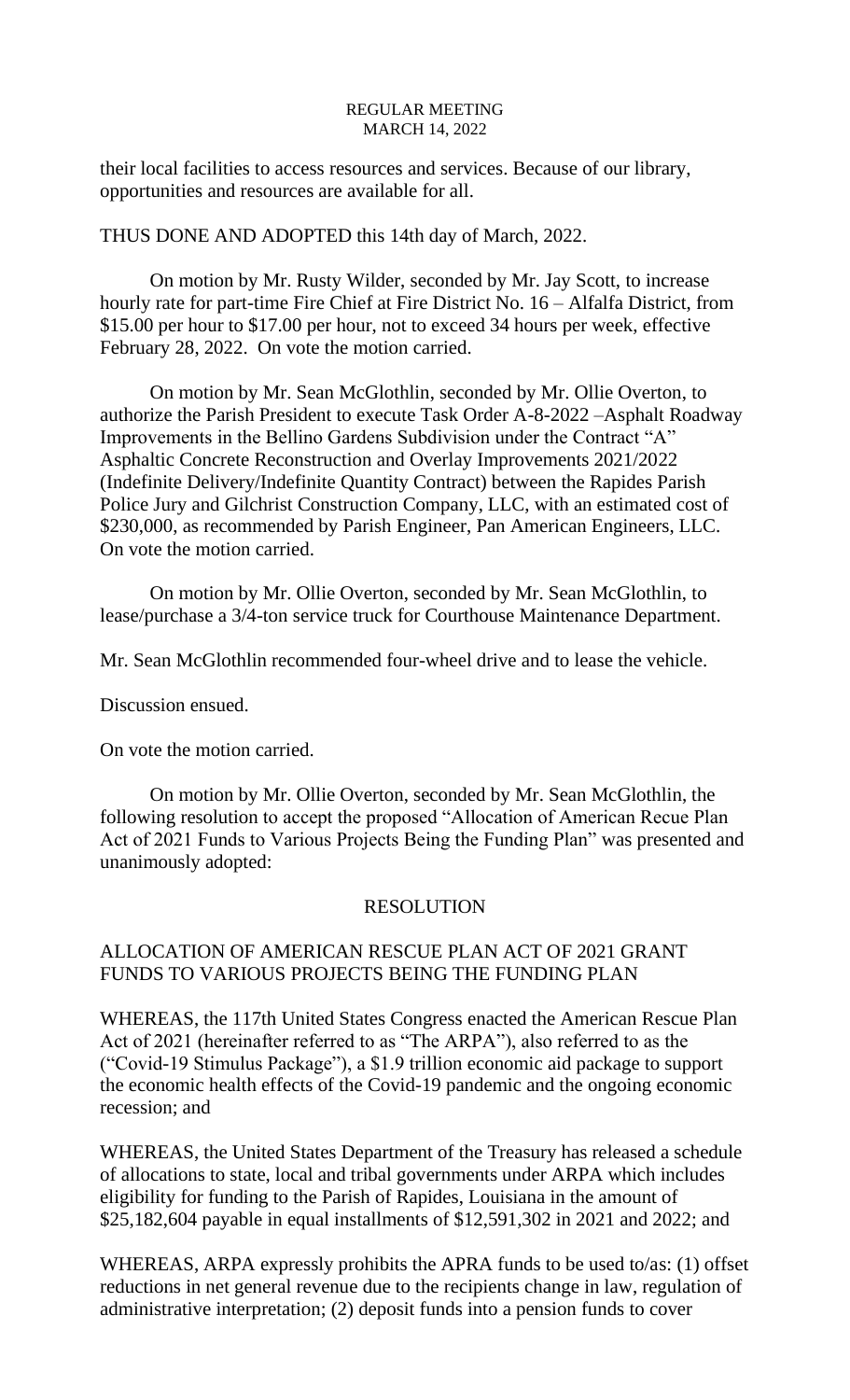unfunded liabilities; (3) as a local match for federal grants; (4) directly to service debt; (5) satisfy a judgement or settlement; or (6) contribute to a "rainy day fund"; and

WHEREAS, in January of 2022 the United States Department of the Treasury issued the Final Rule concerning the State and Local Fiscal Recovery Funds (SLFRF) Program, concerning how states, counties and municipalities can spend their allocations under the ARPA; and

WHEREAS, under the Final Rule, a recipient must elect how to replace lost revenue - either by a "Standard Allowance" of up to \$10,000,000 or by calculating the recipient's actual revenue loss according to a specific formula articulated in the Final Rule; and

WHEREAS, calculations were undertaken regarding actual revenue loss under the Final Rule formula and it has been determined that it is the Parish's best interest to elect the "standard allowance" approach for lost revenue offsets; and

WHEREAS, after evaluation of eligible activities under the ARPA and with consideration of the "standard allowance", various projects with estimated costs were considered for implementation.

NOW, THEREFORE, BE IT RESOLVED BY THE POLICE JURY OF THE PARISH OF RAPIDES:

THAT, the Rapides Parish Police Jury hereby accepts funding under the American Rescue Plan Act of 2021, in the amount of \$25,182,604 to be received in two (2) equal installments during fiscal 2021 and fiscal 2022.

THAT, in accepting the funds provided under ARPA to the Parish of Rapides expressly acknowledges that the Parish is subject to specific federal laws and regulations specifically but not limited to: Title VI of the Civil Rights Act of 1964; Title VIII of the Fair Housing Act of 1968; Section 504 of the Rehabilitation Act of 1974; The Age Discrimination Act of 1975; Title II of the Americans with Disabilities Act of 1990; Executive Order 13043 (1997) relating to mandatory seat belt policy; Executive Order 13513 (2009) relating to policies on texting while driving. 2 CFR 200 relating to contracting and procurements.

THAT, as funds are received under ARPA, funds are to be directed to deposit into an ARPA Reserve Account established for the purpose in the General Fund.

THAT, all interest earned from investment of ARPA funds shall be credited to the General Fund as investment income.

THAT, the Treasurer is hereby authorized and directed to take such administrative steps necessary to ensure receipt of the funding and provide reporting as required by the United States Department of the Treasury to document compliance with regulations issued regarding the use of those funds.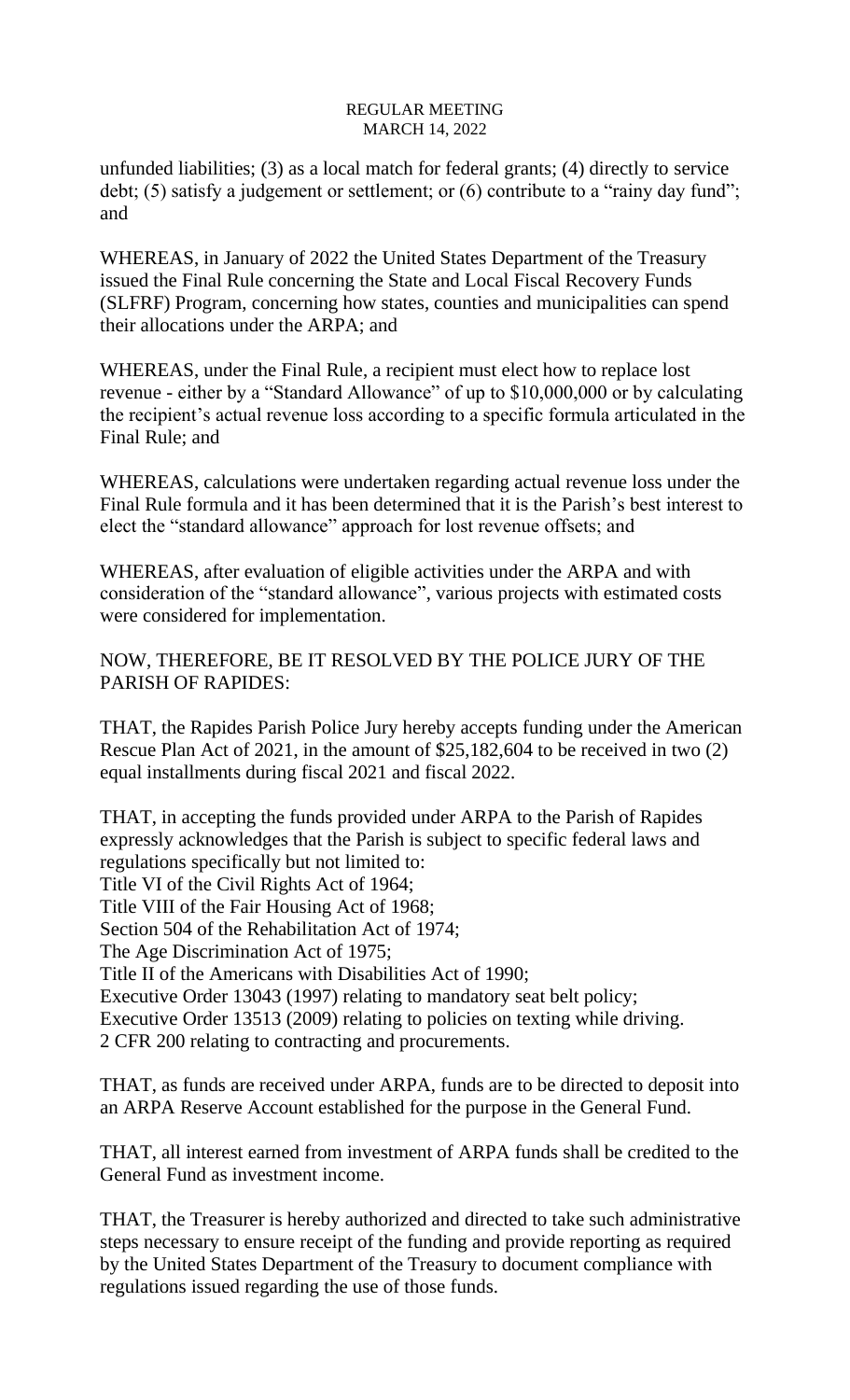THAT, the "standard allowance" under ARPA through the SLFRF Program to replace lost public sector revenue of up to \$10,000,000 to allocate to government services through the period of performance is hereby elected by the Parish of Rapides, Louisiana; with the standard allowance for the Parish of Rapides totaling \$25,182,604.

THAT, the Parish's ARPA Funding Plan ("The Plan") as outlined in EXHIBIT "A", attached hereto, that aligns the Parish's usage of ARPA funds previously received and to be received in the future is hereby approved.

THAT, the President, or Treasurer, is hereby authorized as appropriate, to execute any documents in connection therewith.

This Resolution passed and approved this 14th day of March, 2022.

Mr. Craig Smith stated there was a master plan put together. At the Louisiana Police Jury Association Conference they learned that by early April, the Jury will need to submit a plan. The numbers do not have to be exact. They want to know what kind of plan you have in place and where your money is going. Mr. Smith further stated they were on track with the plan.

Mr. Greg Jones stated FEMA is wanting a master plan. However, each item will come back to the Jury for approval. The fact that you are submitting a master plan, does not mean that you can't change it.

Questions and discussion ensued.

Mr. Thomas David, Pan American Engineers, gave a brief update on the master plan and why it is important for the government to see that the Jury has a plan.

On motion by Mr. Sean McGlothlin, seconded by Mr. Ollie Overton, to have the President form a committee to evaluate Department Heads with a potential pay increase.

Mr. Sean McGlothlin stated a few years ago the evaluation for the employees was done. The Department Heads were promised that a committee would be formed to evaluate them. They haven't received a cost of living raise since 2017.

Mr. Craig Smith stated he would get with the Personnel Chairman and put a committee together.

On vote the motion carried.

On motion by Mr. Bubba Moreau, seconded by Mr. Sean McGlothlin, to waive the thirty (30) day announcement rule and appoint Lane Lavespere to the Waterworks District No. 3 Board to fill the unexpired term of the late Mr. Robert Sibley. Term will expire June 14, 2026. On vote the motion carried.

On motion by Mr. Ollie Overton, seconded by Mr. David Johnson, that the following item(s) were not considered by the Committee of the Jury but were posted on the agenda after the Committee Meeting and added to the Jury agenda in compliance with the Public Meetings Law and are now confirmed as having been